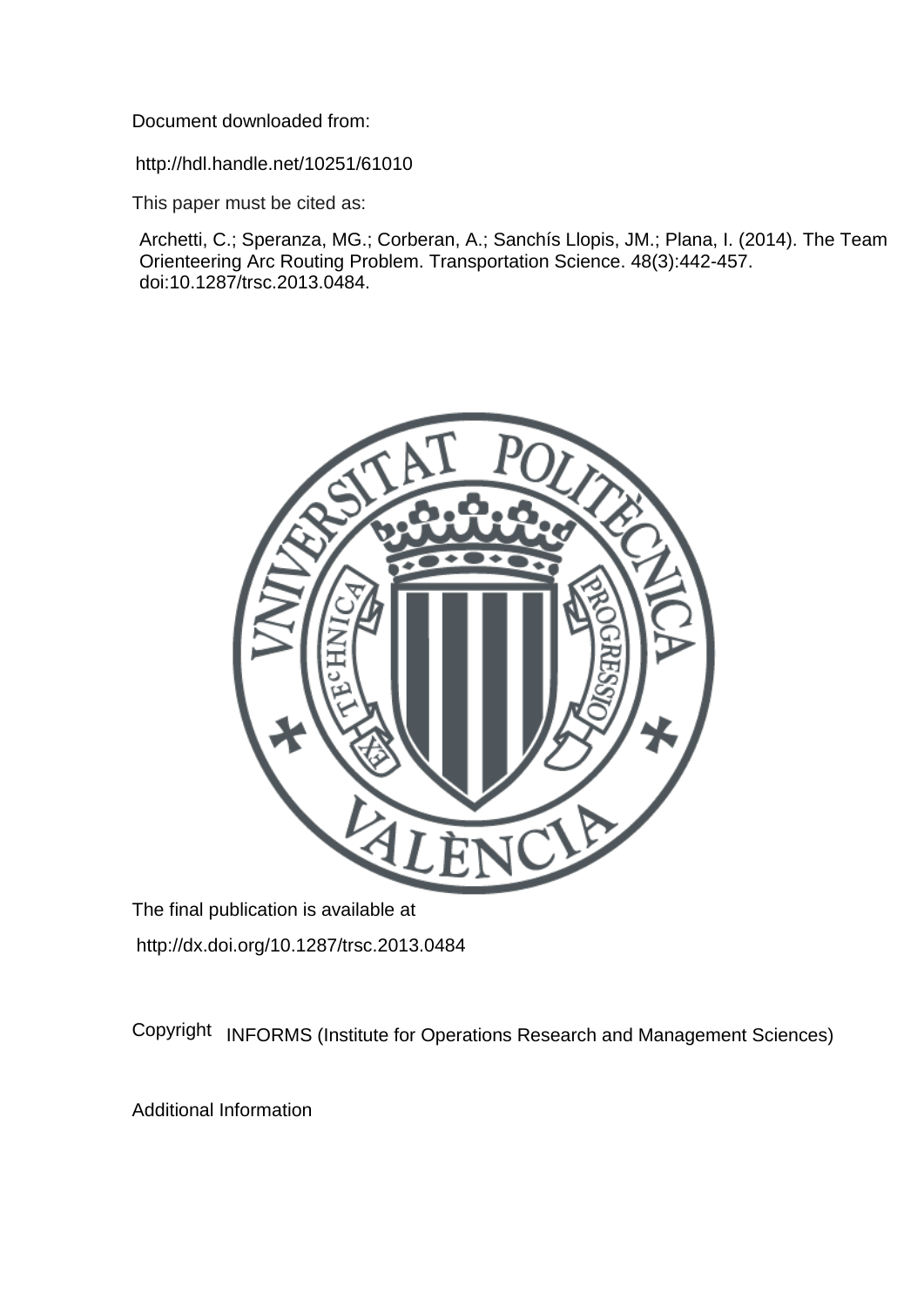# **The Team Orienteering Arc Routing Problem**

Claudia Archetti<sup>(1)</sup> Ángel Corberán<sup>(2)\*</sup> Isaac Plana (4) José M. Sanchis  $(3)$  M. Grazia Speranza $(1)$ 

(1) *Dipartimento Metodi Quantitativi, Universit´a di Brescia, Italy*

(2) *Departamento de Estad´ıstica e Investigaci´on Operativa, Universidad de Valencia, Spain*

<sup>(4)</sup> Departamento Matemáticas para la Economía y la Empresa, Universidad de Valencia, Spain

(3) *Departamento de Matem´atica Aplicada, Universidad Polit´ecnica de Valencia, Spain*

*{*archetti, speranza*}*@eco.unibs.it, *{*angel.corberan, isaac.plana*}*@uv.es, jmsanchis@mat.upv.es

September 26, 2012

#### **Abstract**

The Team Orienteering Arc Routing Problem (TOARP) is the extension to the arc routing setting of the Team Orienteering Problem (TOP). In the TOARP, in addition to a possible set of regular customers that have to be serviced, another set of potential customers is available. Each customer is associated with an arc of a directed graph. Each potential customer has a profit that is collected when it is serviced, that is, when the associated arc is traversed. A fleet of vehicles with a given maximum traveling time is available. The profit from a customer can be collected by one vehicle at most. The objective is to identify the customers which maximize the total profit collected while satisfying the given time limit for each vehicle.

In this paper we propose a formulation for this problem and study its associated polyhedron. We present some families of valid and facet-inducing inequalities that we use in the implementation of a branch-and-cut algorithm for the resolution of the problem. Computational experiments are run on a large set of benchmark instances.

**Keywords:** Team Orienteering Arc Routing Problem, Profits, Multi-vehicle, Facets, Branch and Cut.

# **1 Introduction**

A large number of papers have appeared in the literature studying routing problems where the set of customers to be visited (nodes or arcs) is given a priori. In the situations modeled, all customers to be visited are known at the time the optimization model is run. While this is indeed the case in many practical problems, there are several other different practical situations. For example, not all customers may need to be visited and instead have to be selected from a set. In this paper we focus on an arc routing problem.

Let us consider the following situation. Nowadays it is more and more frequent for demand for transportation services to be posted on the web, usually in specific databases, and carriers

*<sup>∗</sup>* corresponding author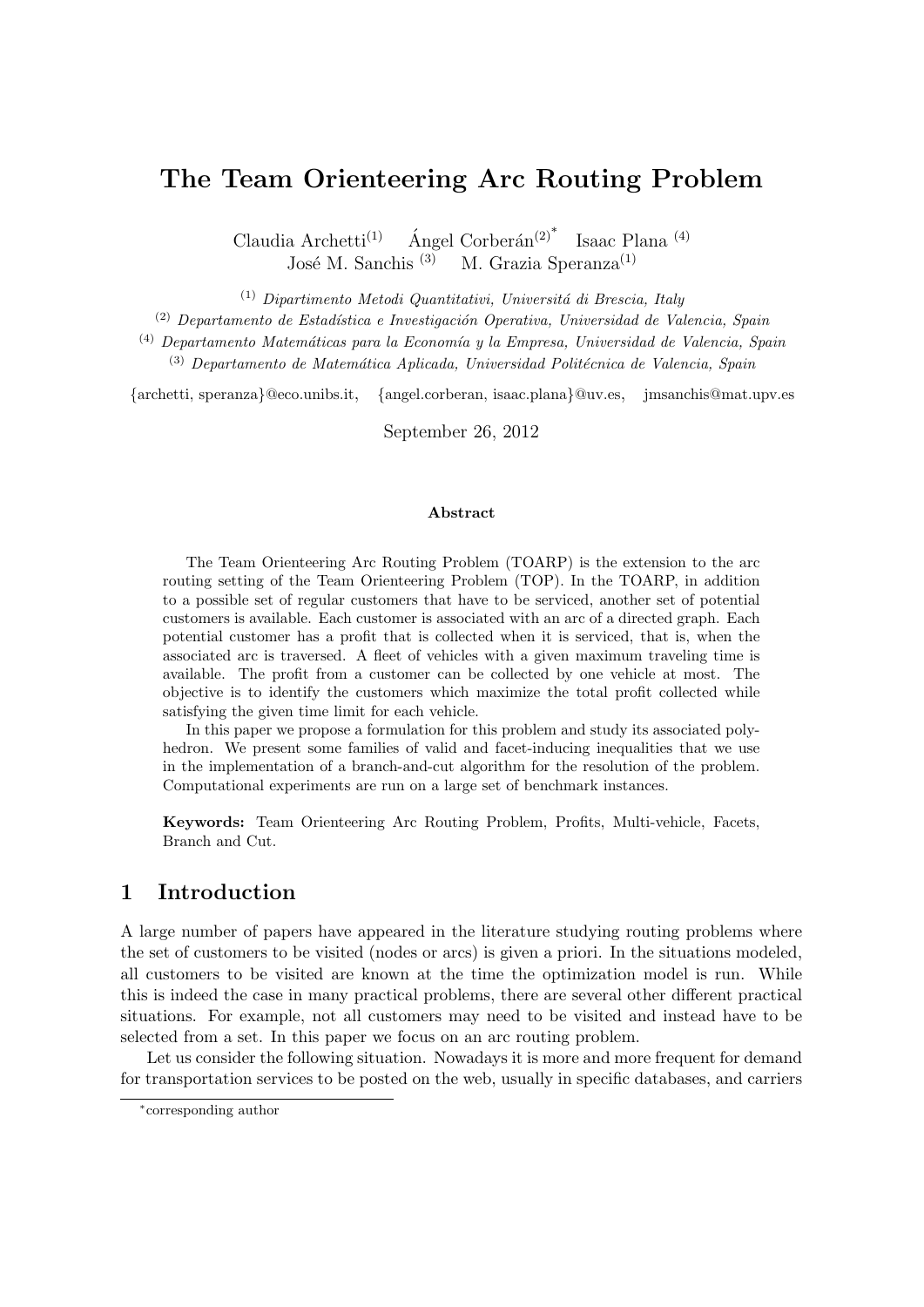can respond to that demand and offer their services to some of these customers, possibly in the framework of an electronic auction. Thus, from within a set of potential customers, the carrier has to select those which are most convenient for him. In an electronic auction, the carrier will make a bid for these potential customers. In a truck-load type of service, a transportation service consists of reaching a node with an empty truck, filling the truck with a load, traversing an arc and unloading the truck completely. A fleet of vehicles with limited traveling time is usually available to perform the service. The carrier may need to take into account a set of customers who need to be serviced because the carrier has regular contract with them. This is, in fact, the most common situation. The carrier looks for additional potential customers in order to fully use the unused traveling time of some of the vehicles.

The situation described above can be modeled as an arc routing problem with profits. Given a directed graph, a profit is associated with each arc of a subset of the arcs (the arcs which represent potential customers). A traversing time is associated with each of the arcs of the graph. A fleet of vehicles, each with a limited traveling time, is available to perform the service. The objective is to maximize the profit collected.

While a good number of papers are available on node routing problems with profits (see the surveys [13] and [21]), very few are available on arc routing problems with profits. Malandraki and Daskin [18] introduce the Maximum Benefit Chinese Postman Problem (MBCPP) on a directed graph. Basically, in this problem several profits are associated with each arc, one for each time the arc is traversed with a service, and the objective is to find a closed walk with maximum profit. In [19] and [20], some heuristic algorithms for solving the MBCPP on directed and undirected graphs are proposed, while in [10], the polyhedron associated with the undirected MBCPP is studied and a branch-and-cut algorithm is proposed.

The Prize-Collecting Arc Routing Problem (PCARP), also called Privatized Rural Postman Problem, is a special case of the MBCPP in which only the edges in a given subset have an associated benefit that can be collected just once. The PCARP is introduced in [4], where an ILP formulation with binary variables is provided. In [3], an LP-based algorithm for solving the problem on undirected graphs is proposed. A related problem, the Clustered Prize-collecting Arc Routing Problem, is studied in [2] for undirected graphs and in [9] for 'windy' graphs. Other arc routing problems with benefits, such as the Profitable Arc Tour Problem and the Undirected Capacitated Arc Routing Problem with Profits, are studied in [14] and [6]. This last paper is the first one devoted to a multi-vehicle arc routing problem with profits.

In this paper, we introduce another multi-vehicle arc routing problem with profits, the TOARP. We study its associated polyhedron and propose a branch-and-cut algorithm for its exact resolution. The remainder of the paper is organized as follows. In Section 2 we define the problem and model it as an integer program. Sections 3 and 4 are devoted to the polyhedral study of the problem. The proposed branch-and-cut algorithm is presented in Section 5, while the computational experiments are described in Section 6. Finally, in Section 7 some conclusions are drawn.

# **2 The Team Orienteering Arc Routing Problem**

We consider a directed graph  $G = (V, A)$ , where  $V = \{1, \ldots, n\}$  is the set of vertices and *A* is the set of arcs. Vertex 1 is the starting and ending point of each tour. A subset *A<sup>R</sup>* of *A* represents customers that have to be serviced obligatorily, while  $A' \subseteq A$  represents the set of potential customers. A nonnegative profit  $s_{ij}$  is associated with each arc  $(i, j) \in A'$ . A traveling time  $t_{ij}$  is associated with each arc  $(i, j) \in A$ . A set of *K* vehicles is available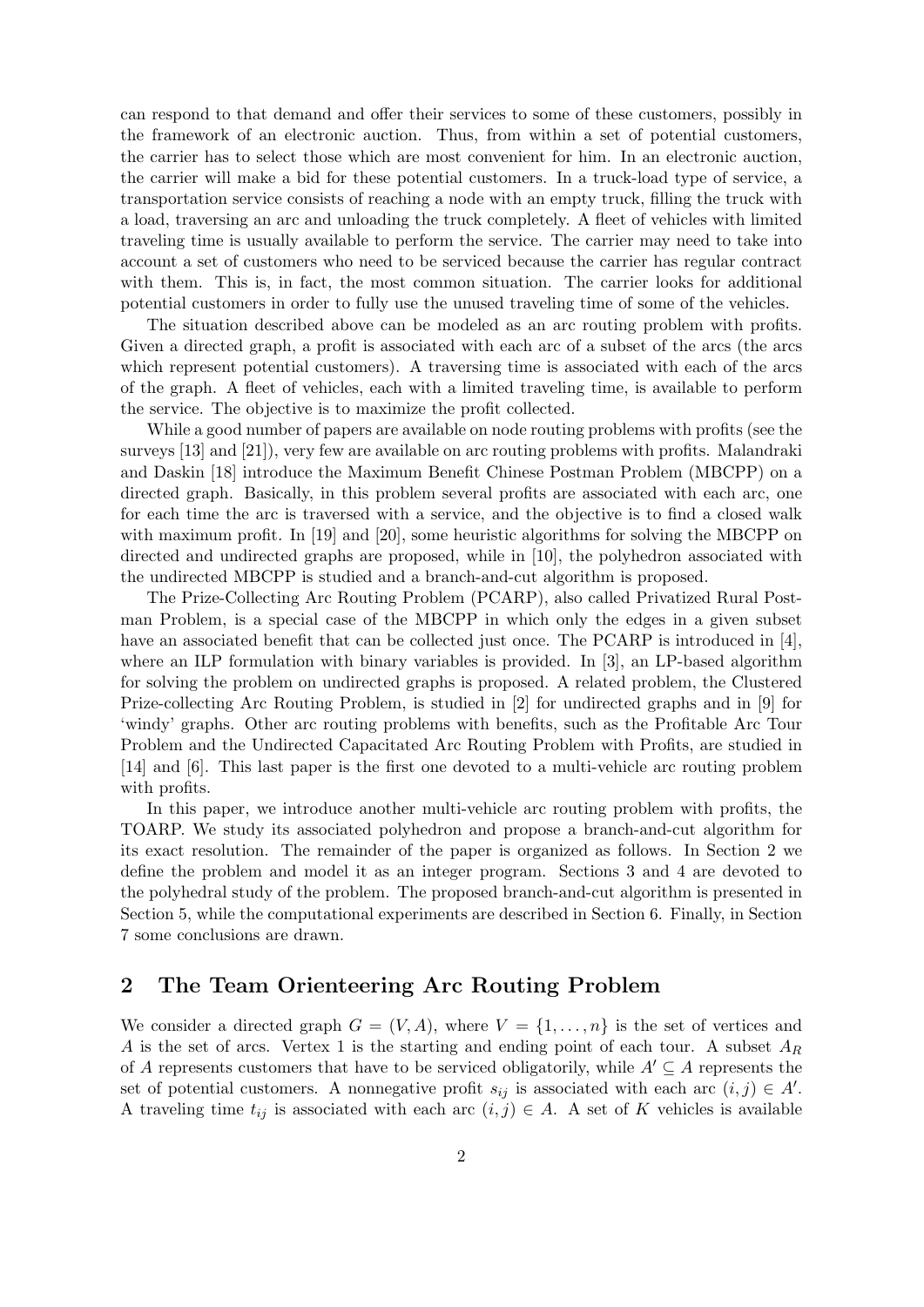to service the customers. Each vehicle can visit any subset of the obligatory and potential customers within a given time limit *Tmax*. The profit from each potential customer can be collected only once and by one vehicle at most. The objective of the Team Orienteering Arc Routing Problem (TOARP) is to maximize the total profit collected while satisfying the time limit *Tmax* for each vehicle.

In this paper it is assumed, without loss of generality, that all the vertices are incident with arcs in  $A_R \cup A'$ . It can be seen that if *G* does not satisfy this condition, it can be transformed into an equivalent graph which does.

We use the following notation. Given a subset of vertices  $S \subseteq V$ , let  $A(S)$  be the set of arcs with both endpoints in  $S$ ,  $A(S) = \{(i, j) \in A : i, j \in S\}$ . Similarly for  $A'(S)$  and  $A_R(S)$ . The subgraph of *G* induced by the set of vertices *S* is denoted by  $G(S)$ . Given two disjoint sets  $S, T \subseteq V$ , we define  $(S, T) = \{(i, j) \in A : i \in S, j \in T\}$  and  $(S : T) = (S, T) \cup (T, S)$ , and  $\delta(S) = (S : V \setminus S)$ . Finally, given a set of arcs  $W \subset A$  and a vector *x* indexed by the arcs in  $A, x(W) = \sum x_a$ .

*a∈W* We can formulate this problem by defining the following variables:

- For each  $(i, j) \in A$  and each vehicle  $k = 1, \ldots, K$ , let  $x_{ij}^k$  be the number of times that vehicle  $k$  traverses arc  $(i, j)$ .
- For each  $(i, j) \in A_R \cup A'$  and each vehicle  $k = 1, \ldots, K$ , let  $y_{ij}^k$  be a binary variable that takes value 1 if vehicle  $k$  services the customer  $(i, j)$ , and value 0 otherwise.

The corresponding model is:

$$
\text{Maximize} \qquad \sum_{k=1}^{K} \sum_{(i,j) \in A'} s_{ij} y_{ij}^k
$$

s.t.:

$$
\sum_{j \in V \setminus \{i\}} x_{ij}^k = \sum_{j \in V \setminus \{i\}} x_{ji}^k \qquad \forall i \in V, \quad k = 1, \dots, K
$$
\n(1)

$$
\sum_{i \in V \setminus S, j \in S} x_{ij}^k \ge y_a^k \qquad \forall S \subset V \setminus \{1\}, \quad \forall a \in A'(S) \cup A_R(S), \quad k = 1, \dots, K \tag{2}
$$

$$
x_{ij}^k \ge y_{ij}^k \qquad \forall (i,j) \in A' \cup A_R, \quad k = 1, \dots, K \tag{3}
$$

$$
\sum_{k=1}^{K} y_{ij}^k = 1 \qquad \forall (i, j) \in A_R \tag{4}
$$

$$
\sum_{k=1}^{K} y_{ij}^k \le 1 \qquad \forall (i,j) \in A' \tag{5}
$$

$$
\sum_{(i,j)\in A} t_{ij} x_{ij}^k \le T_{max} \qquad k = 1, \dots, K \tag{6}
$$

$$
x_{ij}^k \ge 0 \text{ and integer } \qquad \forall (i, j) \in A, \quad k = 1, \dots, K \tag{7}
$$

$$
y_{ij}^k \in \{0, 1\} \qquad \forall (i, j) \in A' \cup A_R, \quad k = 1, \dots, K,
$$
\n(8)

where  $(1)$  are the symmetry equations, connectivity constraints  $(2)$  ensure that each route servicing at least one arc is connected and goes through the depot, constraints (3) force each vehicle to traverse the arcs that it services, constraints (4) guarantee that each required arc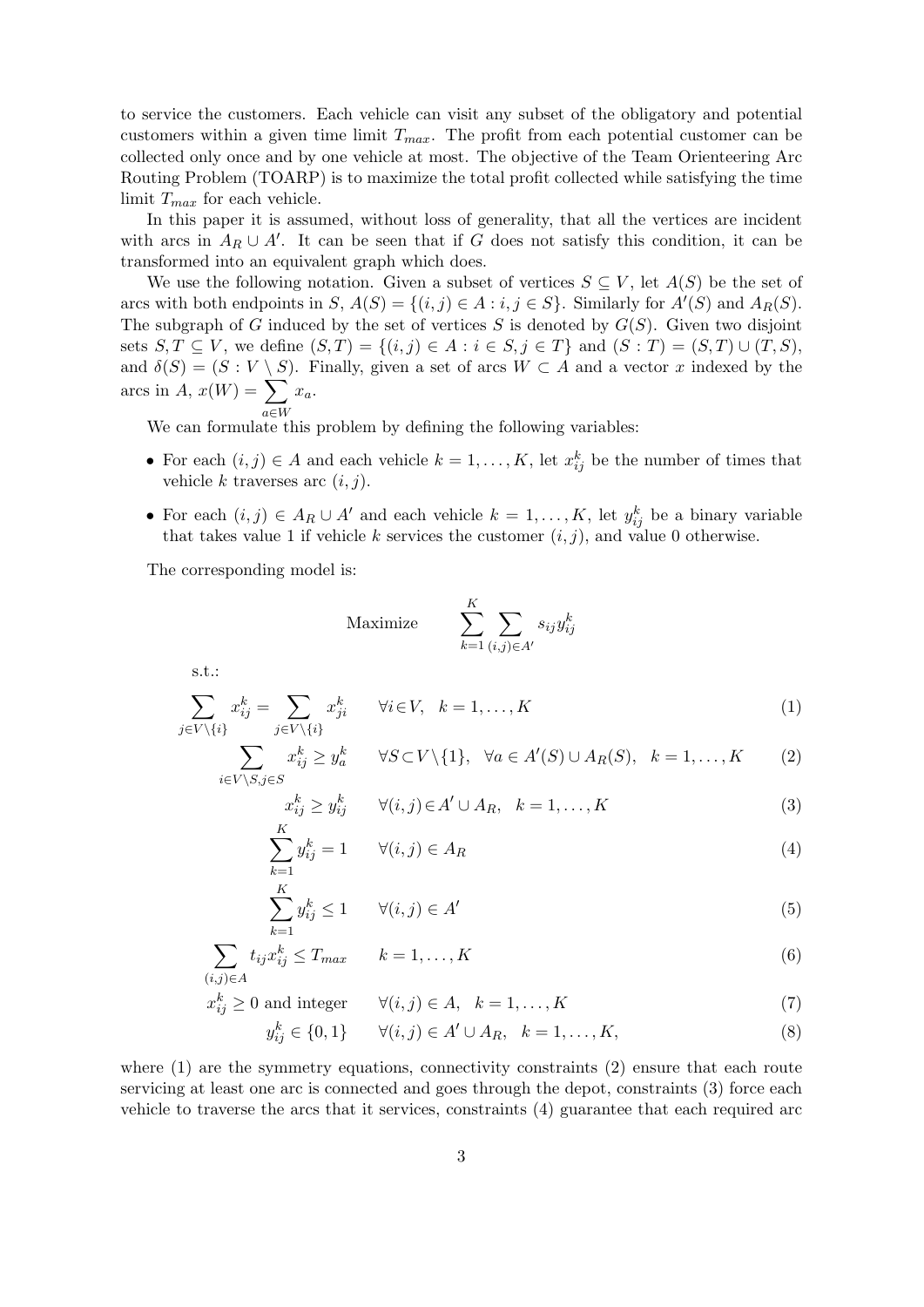in  $A_R$  is serviced by exactly one vehicle, constraints  $(5)$  ensure that the profit from each potential customer is collected by at most one vehicle, and constraints (6) limit the length or time of each route.

# **3 The TOARP polyhedron**

As with the Capacitated Vehicle Routing Problem polytope or the Capacitated Arc Routing Problem polyhedron, determining the dimension of the polyhedron defined as the convex hull of the TOARP solutions is a very difficult task, because it does not depend only on the number of vertices and arcs, but also on the arc lengths  $t_{ij}$ , the number of vehicles  $K_i$ and the time limit  $T_{max}$ . In some cases, the dimension could even be zero. The difficulty in obtaining the dimension makes the task of proving that an inequality is facet-inducing for the polyhedron almost impossible in general. However, if we remove the constraints (6) that limit the length of each route, the resulting relaxed polyhedron can indeed be studied. We think this is interesting because some of its facets can also be facets of the original TOARP polyhedron and it is a way of guaranteeing the tightness of the constraints in the formulation and of the valid inequalities we can find. Note that constraints (6) have the effect of cutting off part of the relaxed polyhedron. The size of the part of the polyhedron that is cut off depends on how tight the time limit for the routes is.

In what follows, we study the relaxed polyhedron defined by the convex hull of the vectors  $(x^1, y^1, x^2, y^2, \dots, x^K, y^K)$  with  $(|A| + |A_R| + |A'|)K$  components satisfying (1) to (5), (7), and (8). We call such a vector a TOARP solution, although it can violate the time limit constraints, and denote the resulting polyhedron by *P*. Note that solutions where a vehicle tour  $x^k$  is formed of several disconnected subtours, one of them connecting all the arcs it services to the depot and the others traversing arcs not serviced by this vehicle are then permitted. This property is needed for the convex hull of the TOARP solutions to be a polyhedron. Note also that solutions where a given vehicle neither traverses nor services any arcs are also permitted.

In this section we study the dimension of  $P$  and prove that most of the inequalities in the formulation define facets of it. In the following theorems we assume that  $A_R \neq \emptyset$ . The proof for the cases in which  $A_R = \emptyset$  is similar.

**Theorem 1** *If G is strongly connected then, for all*  $K \geq 1$ *, the dimension of*  $P$  *is* ( $|A|$  +  $|A'|-|V|+1)K + |A_R|(K-1)$ *.* 

**Proof:** It can be proved that  $P$  is a polyhedron in  $\mathbb{Z}^K(|A|+|A_R|+|A'|)$ . All its points satisfy the  $|A_R|$  linearly independent equations (4) and the *K*|*V* | equations (1), *K*|*V* − 1| of which are linearly independent. Therefore, dim $(\mathcal{P}) \leq (|A| + |A'| - |V| + 1)K + |A_R|(K - 1)$ .

To prove the equality, we have to find  $(|A| + |A'| - |V| + 1)K + |A_R|(K - 1) + 1$  affinely independent TOARP solutions (or linearly independent, because  $0 \notin \text{aff}(\mathcal{P})$  if  $A_R \neq \emptyset$ ).

Consider the (one vehicle) Directed General Routing Problem (DGRP) defined on the graph  $G^* = (V, A)$ , where the set of required arcs is given by  $A_R^* = A_R \cup A'$  and all the vertices in *V* are required. Remember that the DGRP consists of finding a minimum cost tour on a directed graph traversing each required arc and visiting each required vertex at least once. If  $DGRP(G^*)$  denotes the associated polyhedron and given that the DGRP is a special case of the Mixed General Routing Problem (MGRP), with  $E = \emptyset$ , we have  $\dim(D\text{GRP}(G^*))=|A|-|V|+1$  [11].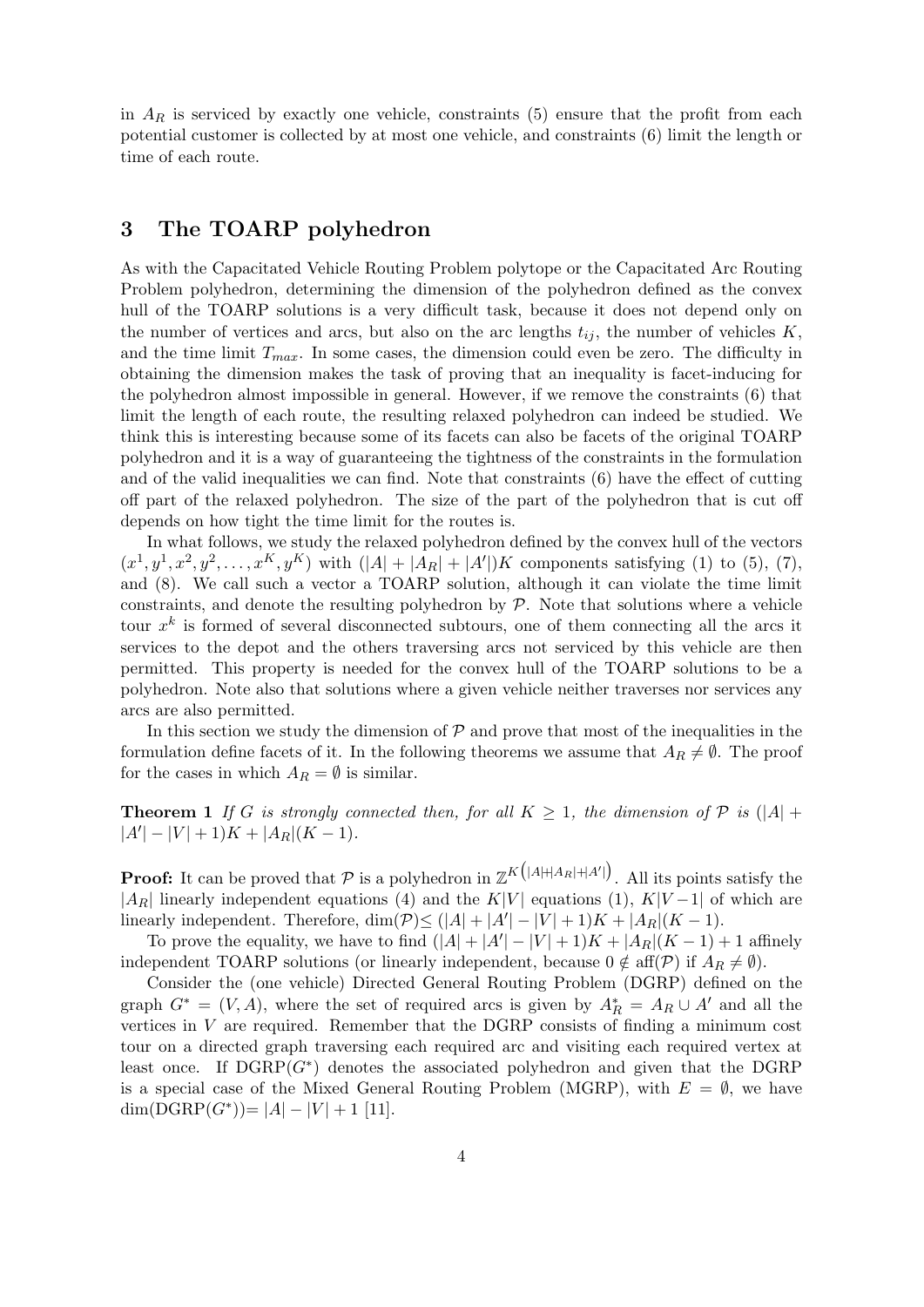Let us denote  $m = \dim(\text{DGRP}(G^*))$ . Since  $0 \in \text{aff}(\text{DGRP}(G^*))$ , there are  $m$  linearly independent DGRP tours  $z_1, z_2, \ldots, z_m$  on  $G^*$  which traverse all the arcs in  $A_R \cup A'$  and visit all the vertices in  $V$  (and the depot in particular) at least once. From each DGRP tour, such as *z*1, we can build the following TOARP solution for vehicle 1:

*•*  $x^1 = z_1$ , and  $y_a^1 = 1 \ \forall a \in A_R$  and  $y_a^1 = 0 \ \forall a \in A'$ , •  $x^2 = \cdots = x^K = 0$  and  $y_a^2 = \cdots = y_a^K = 0 \ \forall a \in A_R \cup A'$ ,

in which vehicle 1 traverses all the arcs in  $A_R \cup A'$  as is done by  $z_1$ , services all the arcs in *A<sup>R</sup>* but none in *A′* , and the remaining vehicles do nothing. This is the first row of the matrix in Figure 1, where for the sake of simplicity we suppose we have  $K = 3$  vehicles. A similar TOARP solution can be defined from each DGRP tour  $z_i$ ,  $i = 1, \ldots, m$ , thus obtaining the first block row of the matrix. The same procedure can be repeated for each vehicle  $k = 1, \ldots, K$ . These  $m \times K$  TOARP solutions are represented in the first 3 rows of blocks of the matrix in Figure 1, where a block with a large 0 or 1 represents a submatrix with all its entries 0 or 1, respectively.

In the TOARP solutions represented in the last 3 rows of blocks of the matrix in Figure 1, each vehicle *k* traverses all the arcs in  $A_R \cup A'$  as is done by  $z_1$ ; for example, it services all the arcs in  $A_R$  plus exactly one arc in  $A'$ . Here, a block with a large I represents an identity submatrix.

In the 4th and 5th rows of blocks, two different vehicles traverse all the arcs in  $A_R \cup A'$ and jointly service the arcs in  $A_R$ . Row 6 represents a TOARP solution in which all the arcs in  $A_R \cup A'$  are traversed by each one of the 3 vehicles. One of them services the first required arc and another one services the remaining arcs in  $A_R$ . These  $(|A| + |A'| - |V| +$  $1/K + |A_R|(K - 1) + 1$  TOARP solutions are linearly independent because the matrix has full rank. Note that from the structure of the matrix we can assert that the result is also true for any value of  $K \geq 2$ .

In the following we assume that graph *G* is strongly connected. Moreover, as in the above theorem, in the proof of the theorems in this section, the matrices will be represented for the case with  $K = 3$  vehicles, although the results are valid for any value of  $K$ .

**Theorem 2** *If*  $G \setminus \{(i,j)\}$  *is strongly connected, then inequalities*  $x_{ij}^k \geq 0$  *are facet-inducing for*  $P$  *for all*  $(i, j) \in A \setminus (A_R \cup A')$  *and for all k.* 

**Proof:** Let us consider, for example,  $x_{ij}^1 \geq 0$ . We will find  $d = \dim(\mathcal{P})$  affinely independent tours satisfying  $x_{ij}^1 = 0$ . Since  $G \setminus \{(i,j)\}\$ is strongly connected,  $x_{ij} \geq 0$  is facet-inducing for DGRP( $G^*$ ) (see [11]), where  $G^* = (V, A)$  is the graph with the set of required arcs  $A_R^* = A_R \cup A'$  and all the vertices in *V* are required. Hence, there are  $m = |A| - |V| + 1$ affinely independent tours  $w_1, \ldots, w_m$  satisfying  $x_{ij} = 0$ . Let us assume that  $w_1, \ldots, w_{m-1}$ are linearly independent. Furthermore, let  $z_1, z_2, \ldots, z_m$  be the *m* DGRP tours on  $G^*$  defined in the proof of Theorem 1. Then the TOARP solutions written as rows in the matrix in Figure 2 prove the result.

**Note 1** If  $(i, j)$  ∈  $A_R ∪ A'$ , then  $x_{ij}^k ≥ 0$  is not facet-inducing for  $P$  because it is dominated by the corresponding inequality (3)  $x_{ij}^k \geq y_{ij}^k$ .

**Theorem 3** *If*  $G \setminus \{(i,j)\}$  *is strongly connected, then inequalities*  $y_{ij}^k \geq 0$  *are facet-inducing for*  $P$  *for all*  $(i, j) \in A_R \cup A'$  *and for all*  $k$ *.*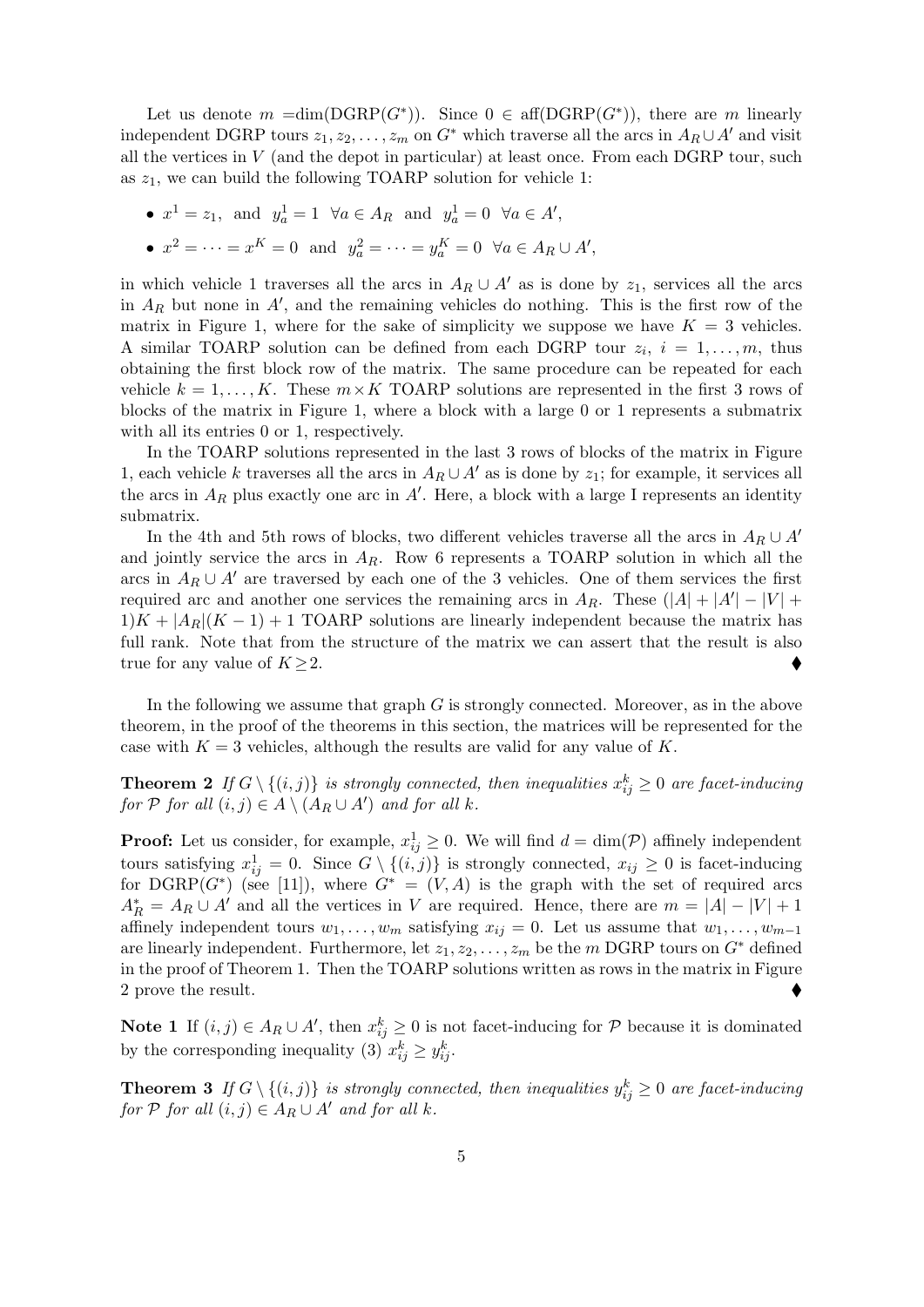| $\boldsymbol{x}^1$   | $\boldsymbol{x}^2$ | $\boldsymbol{x}^3$   | $y^1_{A_R}$      | $y_{A_R}^2$      | $y^3_{A_R}$      | $y^1_{A'}$       | $y_{A^\prime}^2$ | $y_{A^\prime}^3$ |
|----------------------|--------------------|----------------------|------------------|------------------|------------------|------------------|------------------|------------------|
| $\mathstrut z_1$     |                    |                      |                  |                  |                  |                  |                  |                  |
| ÷                    | $\theta$           | $\theta$             | $\mathbf 1$      | $\theta$         | $\overline{0}$   | $\boldsymbol{0}$ | $\overline{0}$   | $\theta$         |
| $\boldsymbol{z}_{m}$ |                    |                      |                  |                  |                  |                  |                  |                  |
|                      | $z_1$              |                      |                  |                  |                  |                  |                  |                  |
| $\boldsymbol{0}$     | ŧ                  | $\boldsymbol{0}$     | $\theta$         | $1\,$            | $\boldsymbol{0}$ | $\boldsymbol{0}$ | $\boldsymbol{0}$ | $\overline{0}$   |
|                      | $z_m$              |                      |                  |                  |                  |                  |                  |                  |
|                      |                    | $\boldsymbol{z}_1$   |                  |                  |                  |                  |                  |                  |
| $\theta$             | $\overline{0}$     | ţ.                   | $\theta$         | $\theta$         | $\mathbf{1}$     | $\theta$         | $\theta$         | $\overline{0}$   |
|                      |                    | $\boldsymbol{z}_{m}$ |                  |                  |                  |                  |                  |                  |
| $\mathstrut z_1$     | $\boldsymbol{z}_1$ |                      |                  |                  |                  |                  |                  |                  |
| Ť,                   | ŧ                  | $\theta$             | $\mathbf I$      | $1-I$            | $\boldsymbol{0}$ | $\theta$         | $\overline{0}$   | $\overline{0}$   |
| $\mathstrut z_1$     | $\boldsymbol{z}_1$ |                      |                  |                  |                  |                  |                  |                  |
|                      | $\boldsymbol{z}_1$ | $\boldsymbol{z}_1$   |                  |                  |                  |                  |                  |                  |
| $\boldsymbol{0}$     | ŧ                  | $\frac{1}{2}$        | $\theta$         | I                | $1-I$            | $\boldsymbol{0}$ | $\overline{0}$   | $\overline{0}$   |
|                      | $\boldsymbol{z}_1$ | $\boldsymbol{z}_1$   |                  |                  |                  |                  |                  |                  |
| $\boldsymbol{z}_1$   | $\boldsymbol{z}_1$ | $\boldsymbol{z}_1$   | $1\ 0\ \ 0$      | 011              | $\overline{0}$   | $\overline{0}$   | $\overline{0}$   | $\overline{0}$   |
| $z_1$                |                    |                      |                  |                  |                  |                  |                  |                  |
| Ť.                   | $\theta$           | $\boldsymbol{0}$     | $\mathbf 1$      | $\theta$         | $\boldsymbol{0}$ | I                | $\theta$         | $\overline{0}$   |
| $\mathcal{Z} _1$     |                    |                      |                  |                  |                  |                  |                  |                  |
|                      | $\mathcal{Z}1$     |                      |                  |                  |                  |                  |                  |                  |
| $\boldsymbol{0}$     | ŧ                  | $\theta$             | $\theta$         | $\mathbf 1$      | $\theta$         | $\theta$         | I                | $\overline{0}$   |
|                      | $\mathcal{Z} _1$   |                      |                  |                  |                  |                  |                  |                  |
|                      |                    | $\boldsymbol{z}_1$   |                  |                  |                  |                  |                  |                  |
| $\boldsymbol{0}$     | $\overline{0}$     | ŧ                    | $\boldsymbol{0}$ | $\boldsymbol{0}$ | $\mathbf 1$      | $\theta$         | $\boldsymbol{0}$ | I                |
|                      |                    | $\boldsymbol{z}_1$   |                  |                  |                  |                  |                  |                  |

Figure 1: TOARP solutions to prove dimension.

**Proof:** For the arcs  $(i, j) \in A_R$ , the proof is similar to that of Theorem 2 and is omitted here. For the arcs  $(i, j) \in A'$ , note that in the matrix shown in Figure 1 there is only a nonzero element in the column corresponding to arc  $(i, j)$  and vehicle  $k$ . If we remove the row containing this non-zero element, we obtain a full rank matrix whose vector rows represent TOARP solutions satisfying *y k*  $\stackrel{k}{ij} = 0.$ 

**Note 2** Inequalities  $y_{ij}^k \leq 1$  are not facet-inducing for  $P$  because they are dominated by inequalities  $y_{ij}^k \geq 0$  and inequalities (4) or (5), either if  $(i, j) \in A_R$  or  $(i, j) \in A'$ , respectively.

**Theorem 4** Inequalities (3)  $x_{ij}^k \ge y_{ij}^k$  are facet-inducing for  $P$  for all  $(i, j) \in A_R \cup A'$  and *for all*  $k$  *if*  $G \setminus \{(i, j)\}\$  *is strongly connected.* 

**Proof:** Let us consider, for example,  $x_{ij}^1 \geq y_{ij}^1$ . We will find  $d = \dim(\mathcal{P})$  affinely independent tours satisfying  $x_{ij}^1 = y_{ij}^1$ . Again, since  $G \setminus \{(i,j)\}\$ is strongly connected,  $x_{ij} \geq 1$ , for each  $(i, j)$  ∈  $A_R \cup A'$ , is facet-inducing for DGRP( $G^*$ ) (see [11]). Hence, there are  $m = |A| - |V| + 1$ affinely independent (and linearly independent, because 0 is not in the affine hull of the facet) tours  $w_1, \ldots, w_m$  satisfying  $x_{ij} = 1$ . Then, from these tours we can construct the TOARP solutions shown in Figures 3 and 4 for the case  $(i, j) \in A_R$  and  $(i, j) \in A'$  respectively, where the columns corresponding to arc  $(i, j)$  are the first ones in each block. It can be seen that the rank of both matrices is  $d-1$ .

**Theorem 5** *Inequalities* (5)  $\sum_{k=1}^{K} y_{ij}^{k} \leq 1$ , *for all*  $(i, j) \in A'$ , *are facet-inducing for*  $P$ *.* 

**Proof:** We will find  $d = \dim(\mathcal{P})$  affinely independent tours satisfying  $\sum_{k=1}^{K} y_{ij}^k = 1$ . Let  $z_1, z_2, \ldots, z_m$  be the *m* DGRP tours on  $G^*$  defined in the proof of Theorem 1. Then, from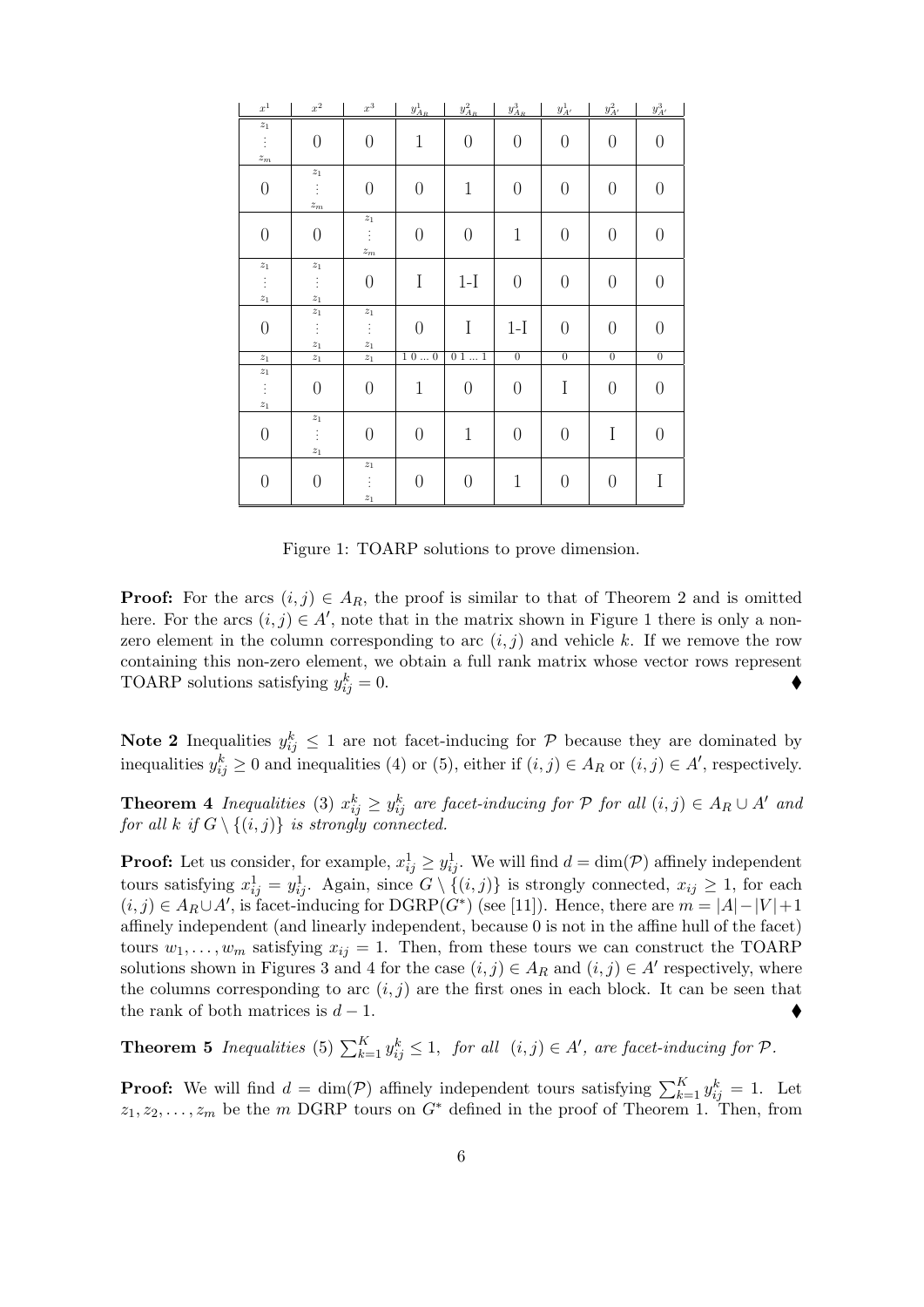| $x^1$                      | $\boldsymbol{x}^2$   | $\boldsymbol{x}^3$   | $y^1_{A_R}$      | $y^2_{A_R}$      | $y^3_{A_R}$      | $y^1_{A'}$       | $y_{A'}^2$       | $y_{A^\prime}^3$ |
|----------------------------|----------------------|----------------------|------------------|------------------|------------------|------------------|------------------|------------------|
| $\boldsymbol{w}_1$         |                      |                      |                  |                  |                  |                  |                  |                  |
| ÷                          | $\boldsymbol{0}$     | $\boldsymbol{0}$     | $\mathbf{1}$     | $\boldsymbol{0}$ | $\theta$         | $\boldsymbol{0}$ | $\boldsymbol{0}$ | $\boldsymbol{0}$ |
| $\boldsymbol{w}_{m\!-\!1}$ |                      |                      |                  |                  |                  |                  |                  |                  |
|                            | $\mathstrut z_1$     |                      |                  |                  |                  |                  |                  |                  |
| $\boldsymbol{0}$           | $\vdots$             | $\boldsymbol{0}$     | $\boldsymbol{0}$ | $\mathbf{1}$     | $\boldsymbol{0}$ | $\boldsymbol{0}$ | $\boldsymbol{0}$ | $\theta$         |
|                            | $\boldsymbol{z}_{m}$ |                      |                  |                  |                  |                  |                  |                  |
|                            |                      | $\boldsymbol{z}_1$   |                  |                  |                  |                  |                  |                  |
| $\theta$                   | $\theta$             | ŧ                    | $\theta$         | $\boldsymbol{0}$ | $\mathbf 1$      | $\boldsymbol{0}$ | $\theta$         | $\theta$         |
|                            |                      | $\boldsymbol{z}_{m}$ |                  |                  |                  |                  |                  |                  |
| $\boldsymbol{w}_1$         | $\boldsymbol{z}_1$   |                      |                  |                  |                  |                  |                  |                  |
| Ť,                         | ŧ                    | $\boldsymbol{0}$     | $\mathbf I$      | $1-I$            | $\theta$         | $\boldsymbol{0}$ | $\boldsymbol{0}$ | $\theta$         |
| $\boldsymbol{w}_1$         | $\boldsymbol{z}_1$   |                      |                  |                  |                  |                  |                  |                  |
|                            | $\boldsymbol{z}_1$   | $\boldsymbol{z}_1$   |                  |                  |                  |                  |                  |                  |
| $\boldsymbol{0}$           | Ť.                   | $\frac{1}{2}$        | $\boldsymbol{0}$ | $\mathbf I$      | $1-I$            | $\boldsymbol{0}$ | $\boldsymbol{0}$ | $\overline{0}$   |
|                            | $\boldsymbol{z}_1$   | $\boldsymbol{z}_1$   |                  |                  |                  |                  |                  |                  |
| $\boldsymbol{w}_1$         | $\boldsymbol{z}_1$   | $\boldsymbol{z}_1$   | 100              | 011              | $\overline{0}$   | $\overline{0}$   | $\overline{0}$   | $\overline{0}$   |
| $\boldsymbol{w}_1$         |                      |                      |                  |                  |                  |                  |                  |                  |
| Ť.                         | $\theta$             | $\boldsymbol{0}$     | $\mathbf{1}$     | $\boldsymbol{0}$ | $\boldsymbol{0}$ | $\rm I$          | $\theta$         | $\theta$         |
| $\boldsymbol{w}_1$         |                      |                      |                  |                  |                  |                  |                  |                  |
|                            | $\mathcal{Z} _1$     |                      |                  |                  |                  |                  |                  |                  |
| $\boldsymbol{0}$           | $\vdots$             | $\boldsymbol{0}$     | $\theta$         | $\mathbf{1}$     | $\theta$         | $\boldsymbol{0}$ | I                | $\theta$         |
|                            | $\mathcal{Z}_1$      |                      |                  |                  |                  |                  |                  |                  |
|                            |                      | $\boldsymbol{z}_1$   |                  |                  |                  |                  |                  |                  |
| $\boldsymbol{0}$           | $\boldsymbol{0}$     | ŧ                    | $\boldsymbol{0}$ | $\boldsymbol{0}$ | $\mathbf 1$      | $\boldsymbol{0}$ | $\boldsymbol{0}$ | I                |
|                            |                      | $z_1$                |                  |                  |                  |                  |                  |                  |

Figure 2: TOARP solutions satisfying  $x_{ij}^1 = 0$ .

these tours we can construct the TOARP solutions shown in Figure 5, where the columns corresponding to arc  $(i, j)$  are the first in each block. It can be seen that the rank of this matrix is *d*. Note that the first row in the rows of blocks 1, 2 and 3 is the same as the first one in the last three rows of blocks.

**Theorem 6** Inequalities (2),  $\sum_{i \in V \setminus S, j \in S} x_{ij}^k \geq y_a^k$ , are facet-inducing for P for all  $S \subset$  $V\setminus\{1\}$ , for all  $a\in A'(S)\cup A_R(S)$  and for all  $k\in\{1,\ldots,K\}$  if subgraphs  $G(S)$  and  $G(V\setminus S)$ *are strongly connected.*

**Proof:** Let  $S \subset V \setminus \{1\}$  and  $a \in A'(S) \cup A_R(S)$ . Let us consider, for example,  $k = 1$  and  $a \in A'(S)$  (the case  $a \in A_R(S)$  is similar). We will find  $d = \dim(\mathcal{P})$  affinely independent tours satisfying  $\sum_{i \in V \setminus S, j \in S} x_{ij}^1 = y_a^1$ . Let  $z_1, z_2, \ldots, z_m$  be the *m* linearly independent DGRP tours on *G<sup>∗</sup>* defined in the proof of Theorem 1. We define a DGRP instance *G′* in which all the arcs in *A* are required except those in  $\delta(S)$  and the depot is a required vertex. Given that subgraphs  $G(S)$  and  $G(V \setminus S)$  are strongly connected, inequality  $\sum_{i \in V \setminus S, j \in S} x_{ij} \geq 1$  is facet-inducing for  $DGRP(G')$  (see [11]) and there are  $m$  affinely and linearly independent tours  $w_1, w_2, \ldots, w_m$  for the DGRP on *G'* satisfying  $\sum_{i \in V \setminus S, j \in S} x_{ij} = 1$ . Note that these tours traverse only two arcs in  $\delta(S)$  and therefore they are not able to service all the arcs in  $\delta(S) \cap A_R$ . Nevertheless, it can be seen that given any arc  $f \in A' \cup A_R \setminus \{a\}$ , there is a tour  $w_i$  above that traverses arcs *a* and  $f$  (the fourth and fifth rows of blocks in the matrix in Figure 6). It can be seen that the *d* vectors represented in the matrix in Figure 6 are linearly independent feasible solutions for the TOARP and satisfy  $\sum_{i \in V \setminus S, j \in S} x_{ij}^1 = y_a^1$ .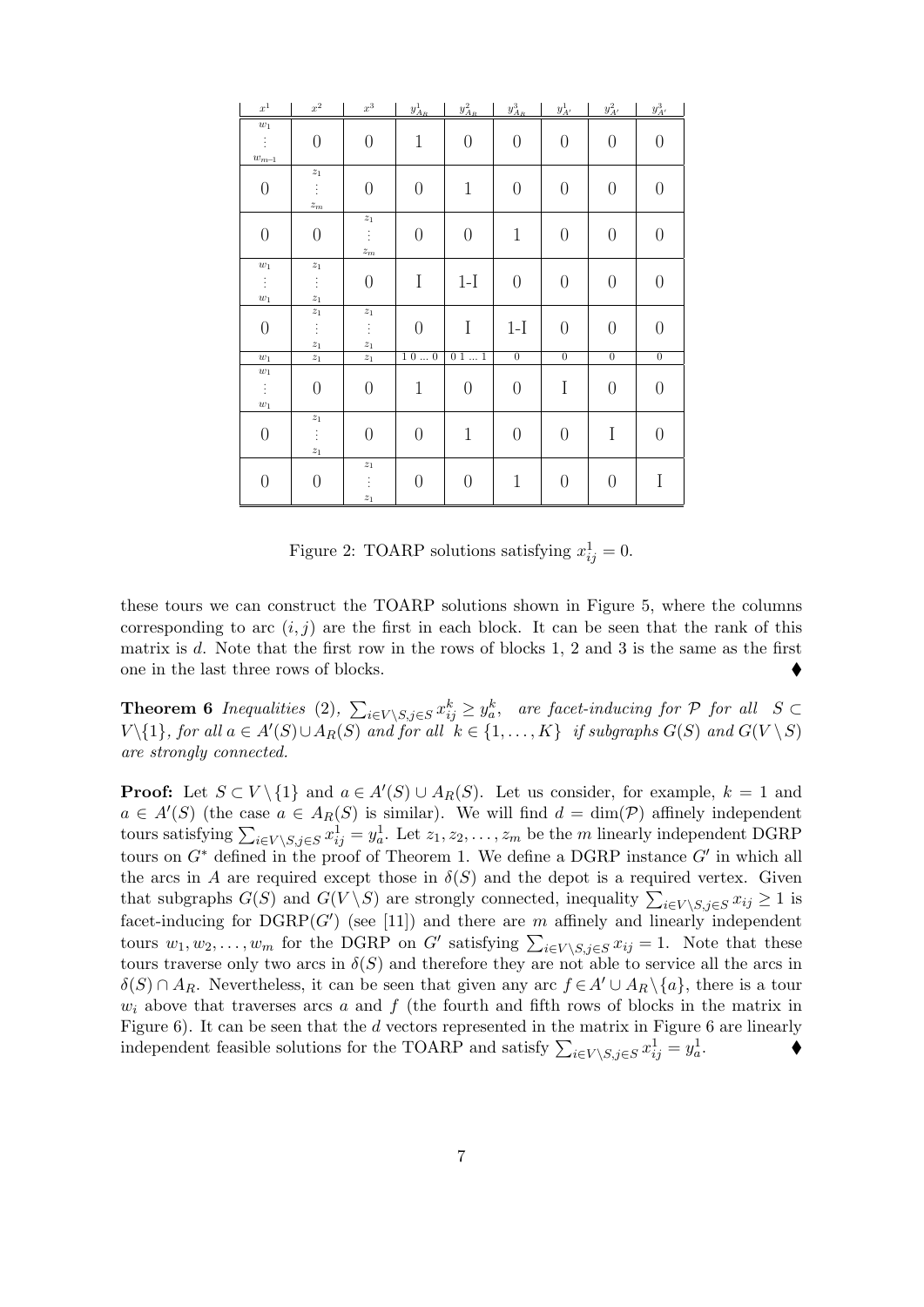| $\boldsymbol{x}^1$   | $x^2$                | $\boldsymbol{x}^3$   | $y^1_{A_R}$       | $y^2_{A_R}$       | $y^3_{A_R}$      | $y^1_{A'}$       | $y_{A^\prime}^2$ | $y_{A^\prime}^3$ |
|----------------------|----------------------|----------------------|-------------------|-------------------|------------------|------------------|------------------|------------------|
| $\boldsymbol{w}_1$   |                      |                      |                   |                   |                  |                  |                  |                  |
| $\ddot{\ddot{z}}$    | $\theta$             | $\boldsymbol{0}$     | $\mathbf{1}$      | $\theta$          | $\theta$         | $\boldsymbol{0}$ | $\boldsymbol{0}$ | $\boldsymbol{0}$ |
| $\boldsymbol{w}_{m}$ |                      |                      |                   |                   |                  |                  |                  |                  |
|                      | $\boldsymbol{w}_1$   |                      |                   |                   |                  |                  |                  |                  |
| $\boldsymbol{0}$     | $\ddot{\ddot{z}}$    | $\boldsymbol{0}$     | $\boldsymbol{0}$  | $\mathbf 1$       | $\boldsymbol{0}$ | $\boldsymbol{0}$ | $\boldsymbol{0}$ | $\boldsymbol{0}$ |
|                      | $\boldsymbol{w}_{m}$ |                      |                   |                   |                  |                  |                  |                  |
|                      |                      | $\boldsymbol{w}_1$   |                   |                   |                  |                  |                  |                  |
| $\boldsymbol{0}$     | $\theta$             | ÷                    | $\boldsymbol{0}$  | $\theta$          | $\mathbf 1$      | $\theta$         | $\boldsymbol{0}$ | $\boldsymbol{0}$ |
|                      |                      | $\boldsymbol{w}_{m}$ |                   |                   |                  |                  |                  |                  |
| $\boldsymbol{w}_1$   |                      |                      |                   |                   |                  |                  |                  |                  |
| Ť,                   | $\boldsymbol{0}$     | $\boldsymbol{0}$     | $1\,$             | $\boldsymbol{0}$  | $\boldsymbol{0}$ | $\rm I$          | $\boldsymbol{0}$ | $\boldsymbol{0}$ |
| $\boldsymbol{w}_1$   |                      |                      |                   |                   |                  |                  |                  |                  |
|                      | $\boldsymbol{w}_1$   |                      |                   |                   |                  |                  |                  |                  |
| $\boldsymbol{0}$     | $\ddot{\ddot{z}}$    | $\boldsymbol{0}$     | $\boldsymbol{0}$  | $\mathbf 1$       | $\theta$         | $\overline{0}$   | $\mathbf I$      | $\boldsymbol{0}$ |
|                      | $\boldsymbol{w}_1$   | $\boldsymbol{w}_1$   |                   |                   |                  |                  |                  |                  |
| $\boldsymbol{0}$     | $\boldsymbol{0}$     | ŧ                    | $\overline{0}$    | $\theta$          | $\mathbf 1$      | $\overline{0}$   | $\boldsymbol{0}$ | $\rm I$          |
|                      |                      |                      |                   |                   |                  |                  |                  |                  |
| $\boldsymbol{w}_1$   | $\boldsymbol{w}_1$   | $\boldsymbol{w}_1$   | $\mathbf{1}$      | $\mathbf{0}$      |                  |                  |                  |                  |
| ŧ                    | Ť.                   | $\boldsymbol{0}$     | $1-I$<br>$\vdots$ | $\mathbf I$<br>ŧ. | $\boldsymbol{0}$ | $\boldsymbol{0}$ | $\boldsymbol{0}$ | $\boldsymbol{0}$ |
| $\boldsymbol{w}_1$   | $\boldsymbol{w}_1$   |                      | $\mathbf{1}$      | $\boldsymbol{0}$  |                  |                  |                  |                  |
|                      | $\boldsymbol{w}_1$   | $\boldsymbol{w}_1$   |                   |                   |                  |                  |                  |                  |
| $\boldsymbol{0}$     | Ť,                   | ÷                    | $\theta$          | $1-I$             | I                | $\theta$         | $\boldsymbol{0}$ | $\boldsymbol{0}$ |
|                      | $\boldsymbol{w}_1$   | $\boldsymbol{w}_1$   |                   |                   |                  |                  |                  |                  |
| $\overline{0}$       | $\boldsymbol{w}_1$   | $\boldsymbol{w}_1$   | $\overline{0}$    | $0\;0\;1\;\;1$    | 1100             | $\overline{0}$   | $\overline{0}$   | $\overline{0}$   |

Figure 3: TOARP solutions satisfying  $x_{ij}^1 = y_{ij}^1$  for  $(i, j) \in A_R$ .

# **4 More valid inequalities**

In this section, we present several families of valid inequalities for the TOARP, the K-C, path-bridge, and max-length inequalities.

## **4.1 Path-bridge inequalities**

Path-bridge (PB) inequalities were introduced by Letchford [17] for the undirected General Routing Problem (GRP) and are based on the path inequalities for the Graphical Traveling Salesman Problem proposed by Cornuéjols, Fonlupt, and Naddef [12]. They were extended to the MGRP and, hence, to the DGRP in [11]. We first describe the PB inequalities for the DGRP and then we will extend them to the TOARP.

Let  $G = (V, A)$  be a directed graph. Let us suppose that we have a subset  $A_R \subset A$ of required arcs and that all the vertices in *V* are also required. Let  $P \ge 1$  and  $B \ge 0$  be integers such that  $P + B \ge 3$  is an odd number, and let  $n_1, n_2, \ldots, n_P$  be integer numbers greater than or equal to 2. Let us define a partition  $\left\{ M_A, M_Z, \left\{ M_q^s \right\}_{q=1,\dots,n}^{s=1,\dots,F} \right\}$ *q*=1*,...,ns*  $\left\{ \text{ of } V \text{ satisfying} \right\}$ that all the required arcs are contained either in  $\tilde{M}_A \cup M_Z$  or in a set  $M_q^{\tilde{s}}$  and  $(M_A, M_Z)$ contains a number *B* of required arcs. For the sake of simplicity we identify  $M_A$  with  $M_0^s$ and  $M_Z$  with  $M_{n_s+1}^s$  for all *s*. Hence, a PB inequality is defined by *P paths* from  $M_A$  to  $M_Z$ , each of them with  $n_s + 2$  node-sets, and by *B* required arcs joining the sets  $M_A$  and  $M_Z$ . which form the *bridge*. This configuration is shown in Figure 7, where the number near each couple of arcs joining sets  $M_q^s$ ,  $M_r^t$  represents the coefficient  $b_{ij}$  associated with the variables in the PB inequality corresponding to all the arcs  $(i, j) \in (M_q^s, M_r^t)$ . These coefficients are  $b_{ij} = c(M_q^s, M_r^t)$ , where:

$$
\bullet \ c(M_A,M_Z)=c(M_Z,M_A)=1,
$$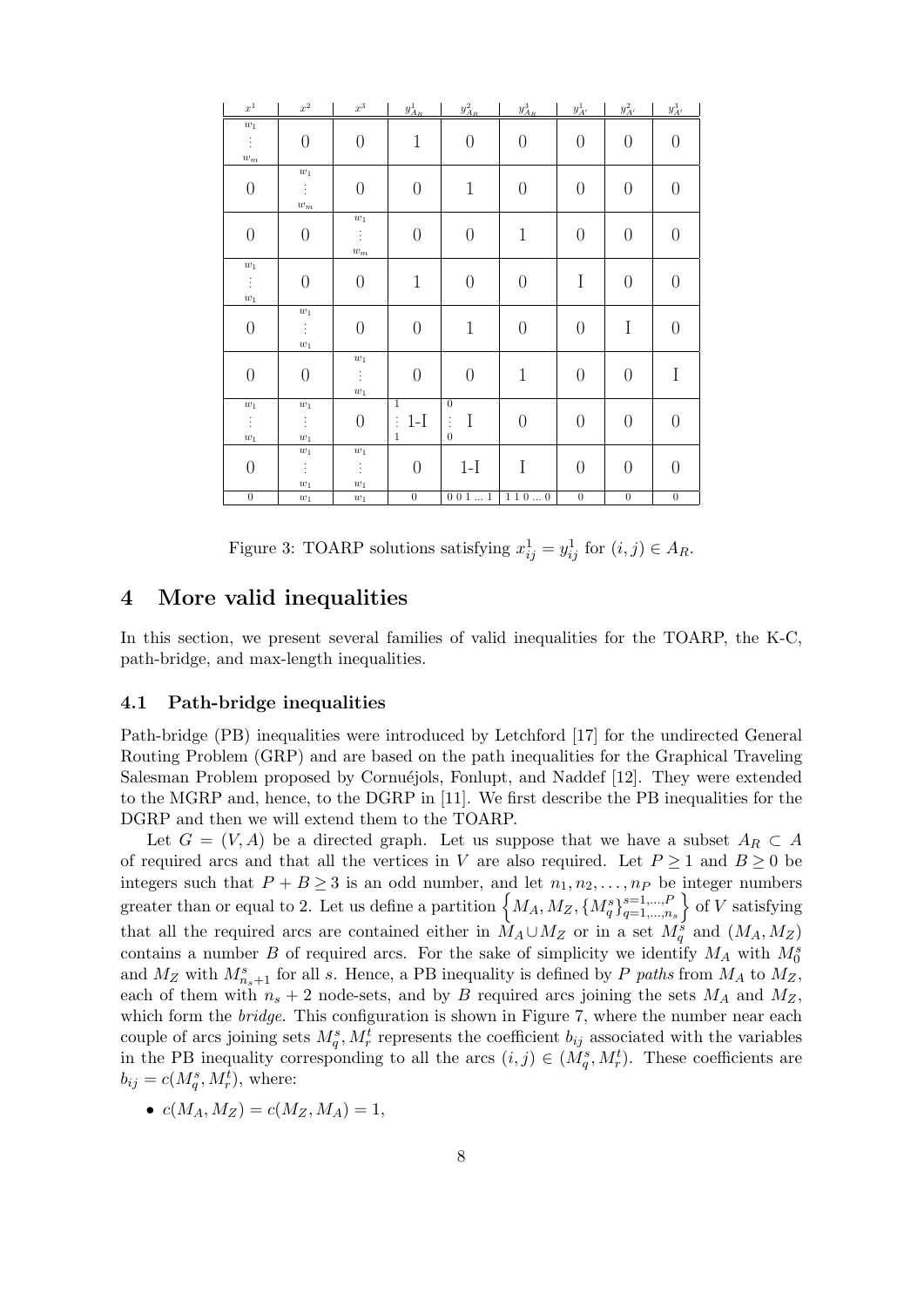| $\boldsymbol{x}^1$                                     | $\boldsymbol{x}^2$                                                | $x^3$                                            | $y^1_{A_R}$    | $y^2_{A_R}$      | $y^3_{A_R}$      | $y^1_{A'}$                                 | $y_{A^\prime}^2$ | $y_{A^\prime}^3$ |
|--------------------------------------------------------|-------------------------------------------------------------------|--------------------------------------------------|----------------|------------------|------------------|--------------------------------------------|------------------|------------------|
| $\boldsymbol{w}_1$                                     |                                                                   |                                                  |                |                  |                  | $\overline{1}$                             |                  |                  |
| ÷.                                                     | $\boldsymbol{0}$                                                  | $\theta$                                         | $\mathbf 1$    | $\theta$         | $\theta$         | $\theta$<br>ŧ                              | $\theta$         | $\theta$         |
| $\boldsymbol{w}_{m}$                                   |                                                                   |                                                  |                |                  |                  | $\,1\,$                                    |                  |                  |
| $\boldsymbol{0}$                                       | $\boldsymbol{w}_1$<br>$\ddot{\mathrm{i}}$<br>$\boldsymbol{w}_{m}$ | $\boldsymbol{0}$                                 | $\theta$       | $\mathbf 1$      | $\boldsymbol{0}$ | $\boldsymbol{0}$                           | $\boldsymbol{0}$ | $\overline{0}$   |
| $\boldsymbol{0}$                                       | $\boldsymbol{0}$                                                  | $\boldsymbol{w}_1$<br>÷.<br>$\boldsymbol{w}_{m}$ | $\overline{0}$ | $\boldsymbol{0}$ | $\mathbf{1}$     | $\boldsymbol{0}$                           | $\boldsymbol{0}$ | $\boldsymbol{0}$ |
| $\boldsymbol{w}_1$<br>$\ddot{z}$<br>$\boldsymbol{w}_1$ | $\boldsymbol{0}$                                                  | $\boldsymbol{0}$                                 | $\mathbf 1$    | $\boldsymbol{0}$ | $\boldsymbol{0}$ | 100<br>÷<br>$\rm I$<br>$\,1\,$             | $\boldsymbol{0}$ | $\boldsymbol{0}$ |
| $\boldsymbol{0}$                                       | $\boldsymbol{w}_1$<br>Ť,<br>$\boldsymbol{w}_1$                    | $\boldsymbol{0}$                                 | $\theta$       | $\mathbf 1$      | $\boldsymbol{0}$ | $\boldsymbol{0}$                           | I                | $\theta$         |
| $\boldsymbol{0}$                                       | $\boldsymbol{0}$                                                  | $\boldsymbol{w}_1$<br>Ť.<br>$\boldsymbol{w}_1$   | $\theta$       | $\theta$         | $\mathbf 1$      | $\boldsymbol{0}$                           | $\boldsymbol{0}$ | I                |
| $\boldsymbol{w}_1$<br>$\vdots$<br>$\boldsymbol{w}_1$   | $\boldsymbol{w}_1$<br>ŧ.<br>$\boldsymbol{w}_1$                    | $\boldsymbol{0}$                                 | I              | $1-I$            | $\theta$         | $\overline{1}$<br>$\theta$<br>ŧ<br>$\,1\,$ | $\boldsymbol{0}$ | $\boldsymbol{0}$ |
| $\boldsymbol{0}$                                       | $\boldsymbol{w}_1$<br>$\vdots$<br>$\boldsymbol{w}_1$              | $\boldsymbol{w}_1$<br>Ť.<br>$\boldsymbol{w}_1$   | $\overline{0}$ | $\bf I$          | $1-I$            | $\boldsymbol{0}$                           | $\boldsymbol{0}$ | $\overline{0}$   |
| $\boldsymbol{w}_1$                                     | $\boldsymbol{w}_1$                                                | $\boldsymbol{w}_1$                               | $1\ 0\ \ 0$    | $0\ 1\ \ 1$      | $\overline{0}$   | $1\ 0\ \dots\ 0$                           | $\overline{0}$   | $\overline{0}$   |

Figure 4: TOARP solutions satisfying  $x_{ij}^1 = y_{ij}^1$  for  $(i, j) \in A'$ .

- $c(V_q^s, V_r^s) = \frac{|q-r|}{n_s-1}$  for all  $q, r \in \{0, 1, \ldots, n_{s+1}\}, s \in \{1, \ldots, P\},$
- $c(V_q^s, V_r^t) = \frac{1}{n_s-1} + \frac{1}{n_t-1} + \left| \frac{q-1}{n_s-1} \frac{r-1}{n_t-1} \right|$  $\left| \frac{r-1}{n_t-1} \right|$  for all  $s \neq t \in \{1, ..., P\}$ ,  $q \in \{1, \ldots, n_s\}, r \in \{1, \ldots, n_t\}.$

and  $b_{ij} = 0$  otherwise. The PB inequality is then

$$
\sum_{(i,j)\in A} b_{ij} x_{ij} \ge 1 + \sum_{s=1}^{P} \frac{n_s + 1}{n_s - 1} + B.
$$
 (9)

The right hand side of PB inequality (9) can also be written as

$$
\sum_{(i,j)\in A} b_{ij} x_{ij} \ge B + \sum_{s=1}^{P} \frac{2n_s}{n_s - 1} - P + 1.
$$
 (10)

The validity of the PB inequalities for the DGRP is based on the fact that all the DGRP solutions must traverse all the required arcs in  $(M_A : M_Z)$  and visit all the vertex sets  $M_q^s$ . Consider now a TOARP solution  $(x^1, y^1, x^2, y^2, \ldots, x^K, y^K)$ . Note that a given vehicle  $k \in \{1, \ldots, K\}$  is not obliged neither to traverse all the required arcs in  $(M_A : M_Z)$  nor to visit all the vertex sets  $M_q^s$ . Hence, only replacing each variable  $x_{ij}$  in the PB inequality (10) by the corresponding variable  $x_{ij}^k$  is not enough to obtain a valid inequality for  $P$ . Variables  $y_{ij}^k$  are also needed in order to know which required arcs in  $(M_A : M_Z)$  are traversed and which vertex sets  $M_q^s$  are visited by vehicle k. This leads to the disaggregate PB inequalities, corresponding to a vehicle  $k \in \{1, \ldots, K\}$ , that we describe next.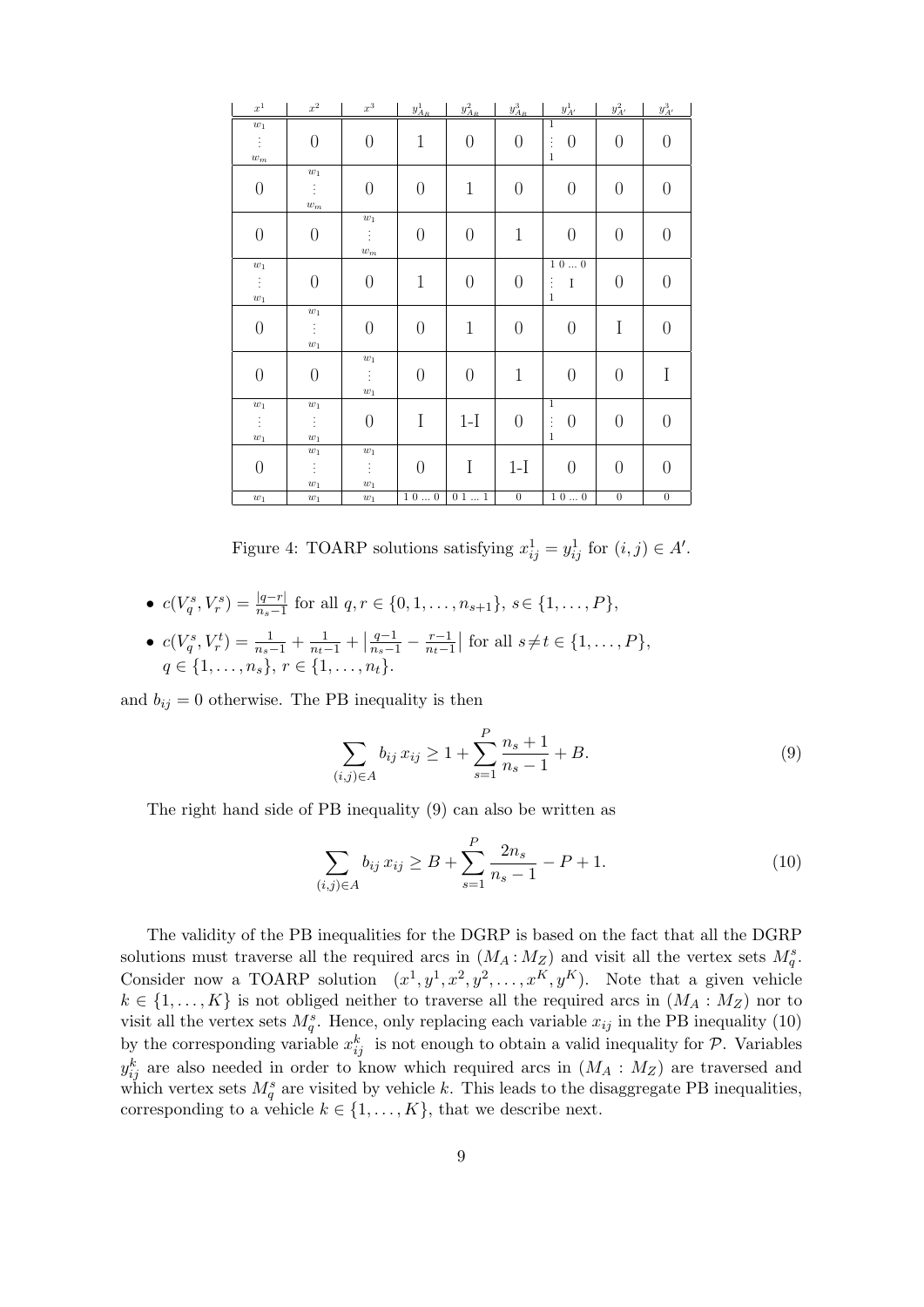| $\boldsymbol{x}^1$   | $x^2$                | $x^3$                | $y^1_{A_R}$                                           | $y^2_{A_R}$                       | $y^3_{A_R}$    | $y^1_{A'}$       | $y_{A^\prime}^2$           | $y_{A^\prime}^3$ |
|----------------------|----------------------|----------------------|-------------------------------------------------------|-----------------------------------|----------------|------------------|----------------------------|------------------|
| $z_1$                |                      |                      |                                                       |                                   |                | 1                |                            |                  |
| ŧ                    | $\theta$             | $\overline{0}$       | $\mathbf 1$                                           | $\overline{0}$                    | $\overline{0}$ | $\theta$<br>ŧ    | $\boldsymbol{0}$           | $\overline{0}$   |
| $\boldsymbol{z}_{m}$ |                      |                      |                                                       |                                   |                | $\mathbf{1}$     |                            |                  |
|                      | $z_1$                |                      |                                                       |                                   |                |                  | $\overline{1}$             |                  |
| $\boldsymbol{0}$     | ŧ                    | $\overline{0}$       | $\overline{0}$                                        | $\mathbf 1$                       | $\overline{0}$ | $\boldsymbol{0}$ | $\vdots$<br>$\overline{0}$ | $\overline{0}$   |
|                      | $\boldsymbol{z}_{m}$ |                      |                                                       |                                   |                |                  | $\mathbf{1}$               |                  |
|                      |                      | $z_1$                |                                                       |                                   |                |                  |                            | $\overline{1}$   |
| $\boldsymbol{0}$     | $\overline{0}$       | ŧ                    | $\overline{0}$                                        | $\overline{0}$                    | $\mathbf 1$    | $\boldsymbol{0}$ | $\boldsymbol{0}$           | ÷<br>0           |
|                      |                      | $\boldsymbol{z}_{m}$ |                                                       |                                   |                |                  |                            | $\mathbf{1}$     |
| $\boldsymbol{z}_1$   | $\mathstrut z_1$     |                      |                                                       |                                   |                | $\overline{1}$   |                            |                  |
| $\vdots$             | ŧ,                   | $\overline{0}$       | $\mathbf I$                                           | $1-I$                             | $\overline{0}$ | ÷<br>$\theta$    | $\boldsymbol{0}$           | $\overline{0}$   |
| $\boldsymbol{z}_1$   | $\boldsymbol{z}_1$   |                      |                                                       |                                   |                | $\mathbf{1}$     |                            |                  |
|                      | $\boldsymbol{z}_1$   | $\boldsymbol{z}_1$   |                                                       |                                   |                |                  | $\overline{1}$             |                  |
| $\boldsymbol{0}$     | ŧ                    | ŧ                    | $\overline{0}$                                        | I                                 | $1-I$          | $\overline{0}$   | ŧ<br>$\overline{0}$        | $\Omega$         |
|                      | $z_1$                | $z_1$                |                                                       |                                   |                |                  | $\mathbf{1}$               |                  |
| $z_1$                | $z_1$                | $z_1$                | 100                                                   | $\overline{0}\,\overline{1}\,\,1$ | $\overline{0}$ | 100              | $\overline{0}$             | $\overline{0}$   |
| $z_1$                | $z_1$                | $z_1$                | $\overline{1}$ $\overline{0}$ $\ldots$ $\overline{0}$ | $0\ 1\ \dots\ 1$                  | $\overline{0}$ | $\overline{0}$   | $1\ 0\ \dots\ 0$           | $\overline{0}$   |
| $\boldsymbol{z}_1$   | $\mathfrak{z}_1$     | $\mathfrak{z}_1$     | $\overline{1\ 0} \dots 0$                             | $0$ 1 $\ldots$ 1                  | $\overline{0}$ | $\overline{0}$   | $\overline{0}$             | $1\ 0\ \dots\ 0$ |
| $\boldsymbol{z}_1$   |                      |                      |                                                       |                                   |                | $\mathbf{1}$     |                            |                  |
| $\vdots$             | $\overline{0}$       | $\theta$             | $\mathbf 1$                                           | $\overline{0}$                    | $\overline{0}$ | ÷<br>$\rm I$     | $\overline{0}$             | $\overline{0}$   |
| $\boldsymbol{z}_1$   |                      |                      |                                                       |                                   |                | $\mathbf{1}$     |                            |                  |
|                      | $\boldsymbol{z}_1$   |                      |                                                       |                                   |                |                  | $\overline{1}$             |                  |
| $\boldsymbol{0}$     |                      | $\overline{0}$       | $\overline{0}$                                        | $\mathbf 1$                       | $\theta$       | $\overline{0}$   | $\rm I$                    | $\Omega$         |
|                      | $\vdots$             |                      |                                                       |                                   |                |                  | ŧ<br>$\mathbf{1}$          |                  |
|                      | $z_1$                |                      |                                                       |                                   |                |                  |                            | $\overline{1}$   |
|                      |                      | $z_1$                |                                                       |                                   |                |                  |                            |                  |
| $\boldsymbol{0}$     | $\overline{0}$       | $\vdots$             | $\overline{0}$                                        | $\overline{0}$                    | $\mathbf{1}$   | $\theta$         | $\overline{0}$             | I<br>$\vdots$    |
|                      |                      | $\boldsymbol{z}_1$   |                                                       |                                   |                |                  |                            | $\mathbf{1}$     |

Figure 5: TOARP solutions satisfying  $y_{ij}^1 + y_{ij}^2 + y_{ij}^3 = 1$ , for  $(i, j) \in A'$ 

Given a partition  $\left\{ M_A, M_Z, \{M_q^s\}_{q=1,\dots,n}^{s=1,\dots,F} \right\}$ *q*=1*,...,ns*  $\}$  of *V*, let *F* ⊂ (*M<sub>A</sub>* : *M<sub>Z</sub>*)∩(*A<sub>R</sub>* ∪ *A*<sup>*'*</sup>) be such that  $P+|F| \geq 3$  is an odd number and, for each  $s = 1, ..., P$ , let  $H^s = \{a_1^s, a_2^s, ..., a_{n_s}^s\} \subset$  $A_R \cup A'$  be such that each  $a_q^s \in A_R(M_q^s) \cup A'(M_q^s)$ . Note that if vehicle k services the arc  $a_q^s$ , i.e., if  $y_{a_q^s}^k = 1$ , then vehicle *k* has to visit node  $M_q^s$ . On the other hand, if the depot  $1 \notin M_A \cup M_Z$  but, say,  $1 \in M_r^t$ , then vehicle *k* is forced to visit set  $M_r^t$  although it does not service the arc  $a_r^t$ . For each vehicle  $k$  we call *disaggregate PB inequality*:

$$
\sum_{(i,j)\in A} b_{ij} x_{ij}^k \ge \left(2y^k(F) - |F|\right) + \sum_{s=1}^P \frac{2}{n_s - 1} y^k(H_s) - P + 1, \quad \text{if } 1 \in M_A \cup M_Z,\tag{11}
$$

and, if for example  $1 \in M_r^t$ , after redefining  $H_t = \{a_1^t, a_2^t, \ldots, a_{n_t}^t\} \setminus \{a_r^t\}$ :

$$
\sum_{(i,j)\in A} b_{ij} x_{ij}^k \ge \left(2y^k(F) - |F|\right) + \sum_{s=1}^P \frac{2}{n_s - 1} y^k(H_s) + \frac{2}{n_t - 1} - P + 1. \tag{12}
$$

We also consider PB inequalities related to a subset of vehicles. For a subset of vehicles  $\Omega \subset \{1, \ldots, K\}$  we call  $\Omega$ *-aggregate PB inequalities:* 

$$
\sum_{(i,j)\in A} b_{ij} \sum_{k\in\Omega} x_{ij}^k \ge \left(2\sum_{k\in\Omega} y^k(F) - |F|\right) + \sum_{s=1}^P \frac{2}{n_s - 1} \sum_{k\in\Omega} y^k(H_s) - P + 1, \quad \text{if } 1 \in M_A \cup M_Z,
$$
\n(13)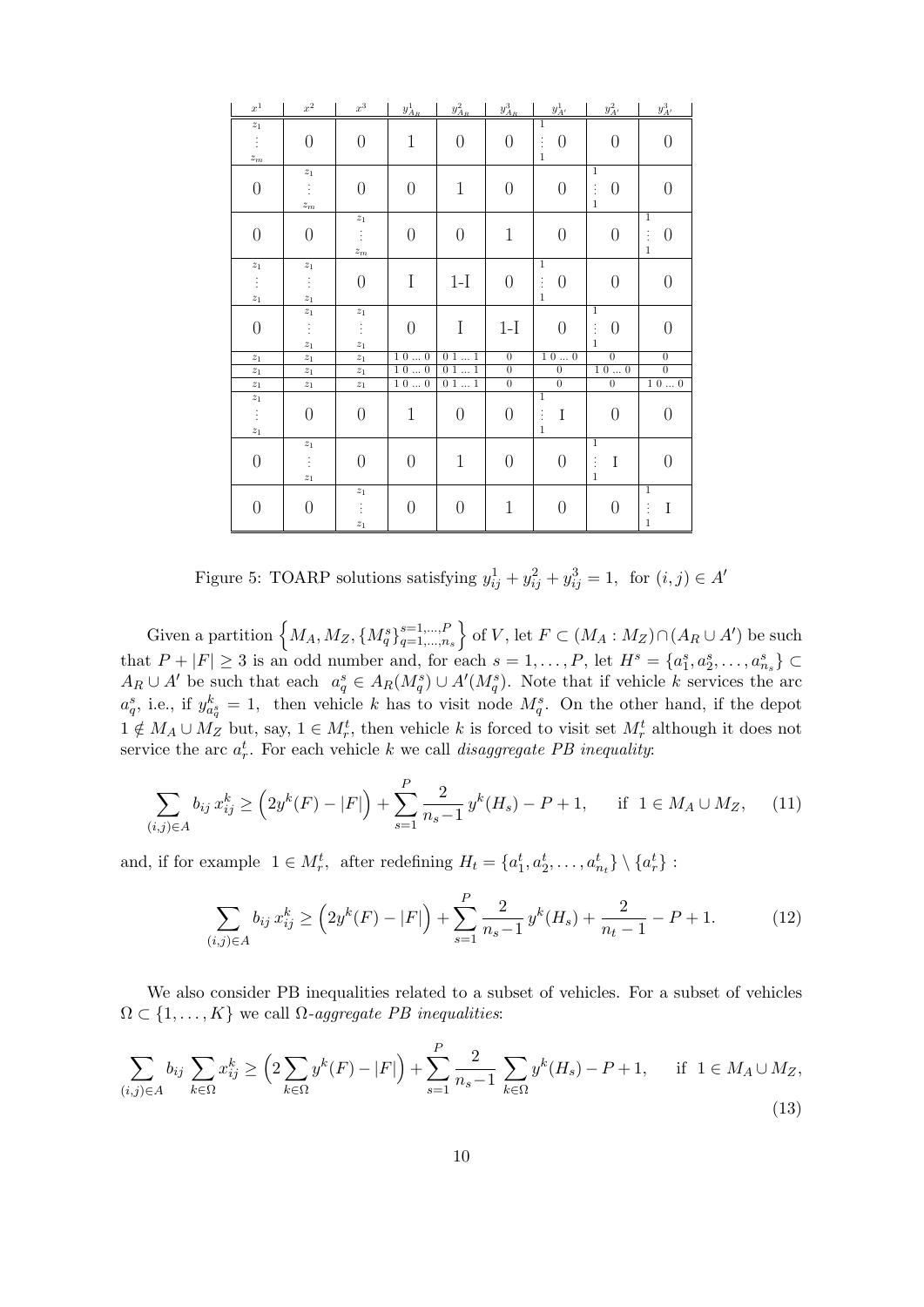| $x^1$                | $\boldsymbol{x}^2$   | $x^3\,$              | $y^1_{A_R}$    | $y^2_{A_R}$    | $y^3_{A_R}$      | $y^1_{A'}$<br>$\boldsymbol{a}$ | $y^2_{A'}$<br>$\boldsymbol{a}$ | $y_{A^\prime}^3$ |
|----------------------|----------------------|----------------------|----------------|----------------|------------------|--------------------------------|--------------------------------|------------------|
| $\boldsymbol{w}_1$   | $\mathcal{Z} _1$     |                      |                |                |                  | $\overline{1}$                 | $\overline{0}$                 |                  |
| ŧ,                   | $\vdots$             | $\theta$             | $\theta$       | $\mathbf 1$    | $\boldsymbol{0}$ | ŧ,<br>$\overline{0}$           | $\mathbf{1}$<br>÷              | $\overline{0}$   |
| $\boldsymbol{w}_{m}$ | $\boldsymbol{z}_1$   |                      |                |                |                  | $\,1\,$                        | $\overline{0}$                 |                  |
|                      | $\boldsymbol{z}_1$   |                      |                |                |                  |                                |                                |                  |
| $\overline{0}$       | ŧ,                   | $\theta$             | $\overline{0}$ | $\mathbf 1$    | $\theta$         | $\theta$                       | $\mathbf{1}$                   | $\overline{0}$   |
|                      | $\boldsymbol{z}_{m}$ |                      |                |                |                  |                                |                                |                  |
|                      |                      | $\boldsymbol{z}_1$   |                |                |                  |                                |                                |                  |
| $\boldsymbol{0}$     | $\boldsymbol{0}$     | ţ.                   | $\theta$       | $\theta$       | $\mathbf 1$      | $\overline{0}$                 | $\boldsymbol{0}$               | $\overline{0}$   |
|                      |                      | $\boldsymbol{z}_{m}$ |                |                |                  |                                |                                |                  |
| $\boldsymbol{w}_i$   | $\boldsymbol{z}_1$   |                      |                |                |                  | $\overline{1}$                 | $\overline{0}$                 |                  |
| ŧ,                   | $\vdots$             | $\theta$             | $\theta$       | $\mathbf 1$    | $\overline{0}$   | ŧ<br>$\rm I$                   | ţ<br>$1-I$                     | $\overline{0}$   |
| $\boldsymbol{w}_r$   | $\boldsymbol{z}_1$   |                      |                |                |                  | $\,1\,$                        | $\theta$                       |                  |
| $\boldsymbol{w}_j$   | $\boldsymbol{z}_1$   |                      |                |                |                  | $\overline{1}$                 | $\overline{0}$                 |                  |
| ţ,                   | $\vdots$             | $\theta$             | I              | $1-I$          | $\theta$         | ŧ<br>$\overline{0}$            | $\vdots$<br>$\mathbf{1}$       | $\overline{0}$   |
| $\boldsymbol{w}_s$   | $\boldsymbol{z}_1$   |                      |                |                |                  | $\,1\,$                        | $\overline{0}$                 |                  |
|                      | $\boldsymbol{z}_1$   | $\boldsymbol{z}_1$   |                |                |                  |                                |                                |                  |
| $\overline{0}$       | $\vdots$             | ŧ                    | $\overline{0}$ | $\overline{0}$ | $\mathbf{1}$     | $\overline{0}$                 | I                              | $1-I$            |
|                      | $\boldsymbol{z}_1$   | $\boldsymbol{z}_1$   |                |                |                  |                                |                                |                  |
|                      | $\boldsymbol{z}_1$   | $\boldsymbol{z}_1$   |                |                |                  |                                |                                |                  |
| $\boldsymbol{0}$     | $\vdots$             | ŧ                    | $\overline{0}$ | I              | $1-I$            | $\theta$                       | $\boldsymbol{0}$               | $\mathbf{1}$     |
|                      | $\mathcal{Z}_1$      | $\boldsymbol{z}_1$   |                |                |                  |                                |                                |                  |
|                      |                      | $\mathcal{Z} _1$     |                |                |                  |                                |                                |                  |
| $\overline{0}$       | $\overline{0}$       | ŧ                    | $\overline{0}$ | $\overline{0}$ | $\mathbf 1$      | $\overline{0}$                 | $\overline{0}$                 | I                |
|                      |                      | $\boldsymbol{z}_1$   |                |                |                  |                                |                                |                  |
| $\boldsymbol{w}_i$   | $\boldsymbol{z}_1$   | $\boldsymbol{z}_1$   | $\overline{0}$ | $\overline{1}$ | $\overline{0}$   | 1100                           | $0\;0\;1\;\;1$                 | $\overline{0}$   |

Figure 6: TOARP solutions satisfying  $\sum$ *i∈V \S,j∈S*  $x_{ij}^1 = y_a^1$  for  $a \in A'$ .

and, if  $1 \in M_r^t$ , after redefining  $H_t = \{a_1^t, a_2^t, \ldots, a_{n_t}^t\} \setminus \{a_r^t\}$ , :

$$
\sum_{(i,j)\in A} b_{ij} \sum_{k\in\Omega} x_{ij}^k \ge \left(2\sum_{k\in\Omega} y^k(F) - |F|\right) + \sum_{s=1}^P \frac{2}{n_s - 1} \sum_{k\in\Omega} y^k(H_s) + \frac{2}{n_t - 1} - P + 1. \tag{14}
$$

**Theorem 7** *Disaggregate PB inequalities* (11) *and* (12) *and* Ω*-aggregate PB inequalities* (13) *and* (14) *are valid for P.*

**Proof:** We will prove it for the disaggregate PB inequalities (11) with the depot  $1 \in M_A \cup M_Z$ and corresponding, for example, to the vehicle  $k = 1$ . The proof in other cases is similar. Let us call

$$
b_0 = |F| + \sum_{s=1}^{P} \frac{2n_s}{n_s - 1} - P + 1 = |F| + \sum_{s=1}^{P} \frac{n_s + 1}{n_s - 1} + 1,
$$

that is, the right-hand side of the PB inequality (10) for the DGRP. We distinguish several cases.

Let  $(x^1, y^1, x^2, y^2, \ldots, x^K, y^K)$  be a TOARP solution such that vehicle 1 services all the arcs in  $F \cup H$ . Thus, vehicle 1 traverses all the arcs in  $F$  and visits all the sets  $M_q^s$ . Given that the PB inequality (10) is valid for the DGRP, vector  $x^1$  satisfies  $\sum_{(i,j)\in A} b_{ij} x_{ij}^1 \geq b_0$ . On the other hand, if vehicle 1 services all the arcs in  $F \cup H$ , then  $y^1(F) = |F|$  and  $y^1(H_s) = n_s$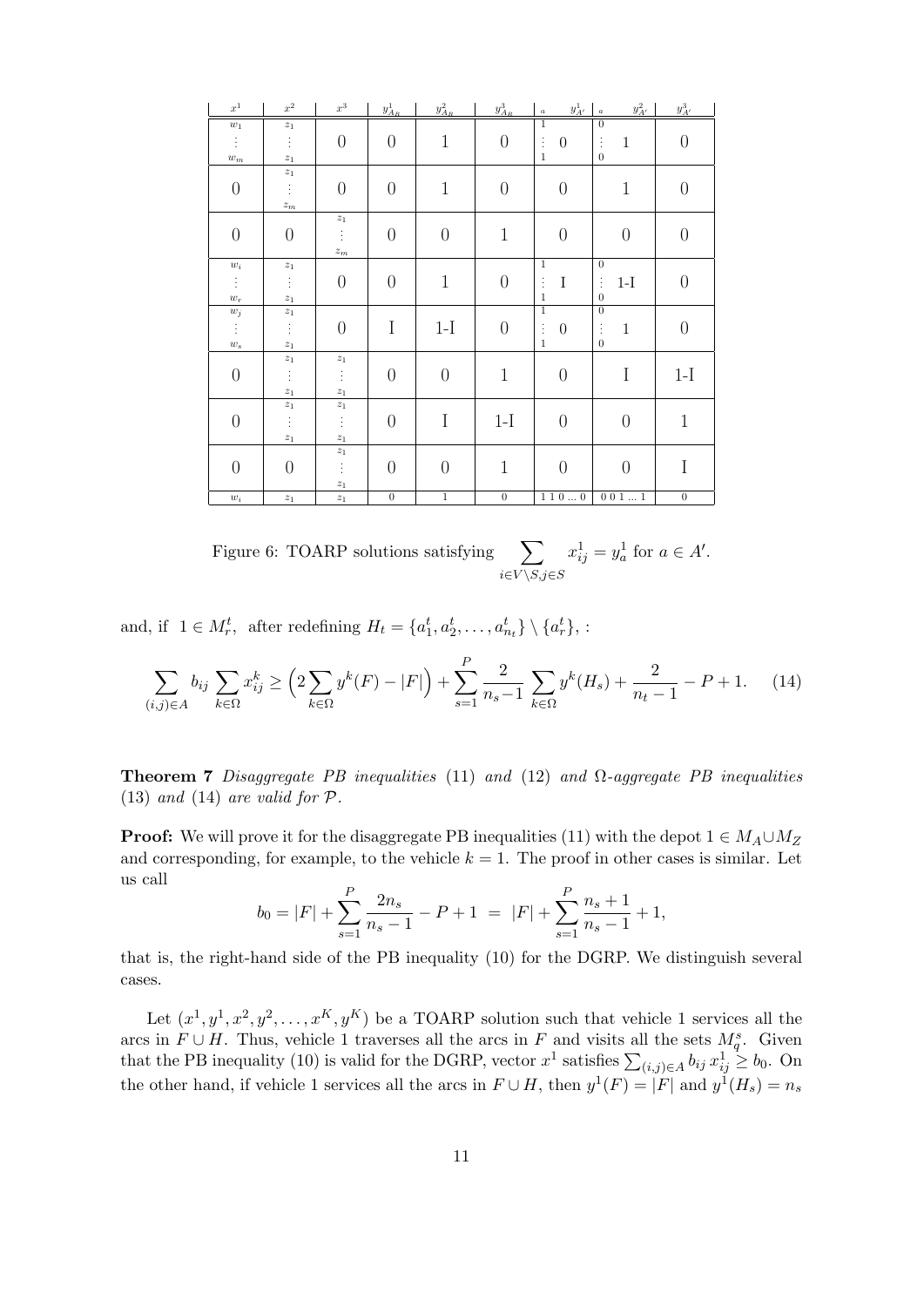

Figure 7: Path-Bridge configuration.

for all  $s = 1, \ldots, P$ . In this case, the right-hand side of the disaggregate PB inequalities (11) takes the value

$$
\left(2y^{k}(F) - |F|\right) + \sum_{s=1}^{P} \frac{2}{n_{s} - 1} y^{k}(H_{s}) - P + 1 = \left(2|F| - |F|\right) + \sum_{s=1}^{P} \frac{2n_{s}}{n_{s} - 1} - P + 1 = b_{0},
$$

and hence the TOARP solution satisfies inequality (11).

Let  $(x^1, y^1, x^2, y^2, \ldots, x^K, y^K)$  be a TOARP solution such that vehicle 1 services all the arcs in  $F \cup H$  except an arc  $f \in F$ . Therefore, vehicle 1 traverses  $|F| - 1$  arcs in  $(M_A : M_Z)$ and visits all the sets  $M_q^s$ . Given that  $|F| - 1 + P$  is an even number, the way of doing so minimizing the left-hand side of the constraint is to traverse the *P* paths once, with value  $\sum_{s=1}^{P} \frac{n_s+1}{n_s-1}$  $\frac{n_s+1}{n_s-1}$ , and the  $|F| - 1$  arcs in  $(M_A : M_Z)$ , with value  $|F| - 1$ . Hence, vector  $x^1$ satisfies  $\sum_{(i,j)\in A} b_{ij} x_{ij}^1 \ge b_0 - 2$ . On the other hand, vector  $y^1$  satisfies  $y^1(F) = |F| - 1$  and  $y^1(H_s) = n_s$  for all *s* in this case, and the right-hand side of the disaggregate PB inequalities (11) takes the value

$$
(2|F| - 2 - |F|) + \sum_{s=1}^{P} \frac{2n_s}{n_s - 1} - P + 1 = b_0 - 2,
$$

and hence the TOARP solution satisfies inequality (11).

Let  $(x^1, y^1, x^2, y^2, \ldots, x^K, y^K)$  be a TOARP solution such that vehicle 1 services all the arcs in  $F \cup H$  except an arc  $a_j^t \in H_t$ . Therefore, vehicle 1 traverses all the arcs in  $F$  and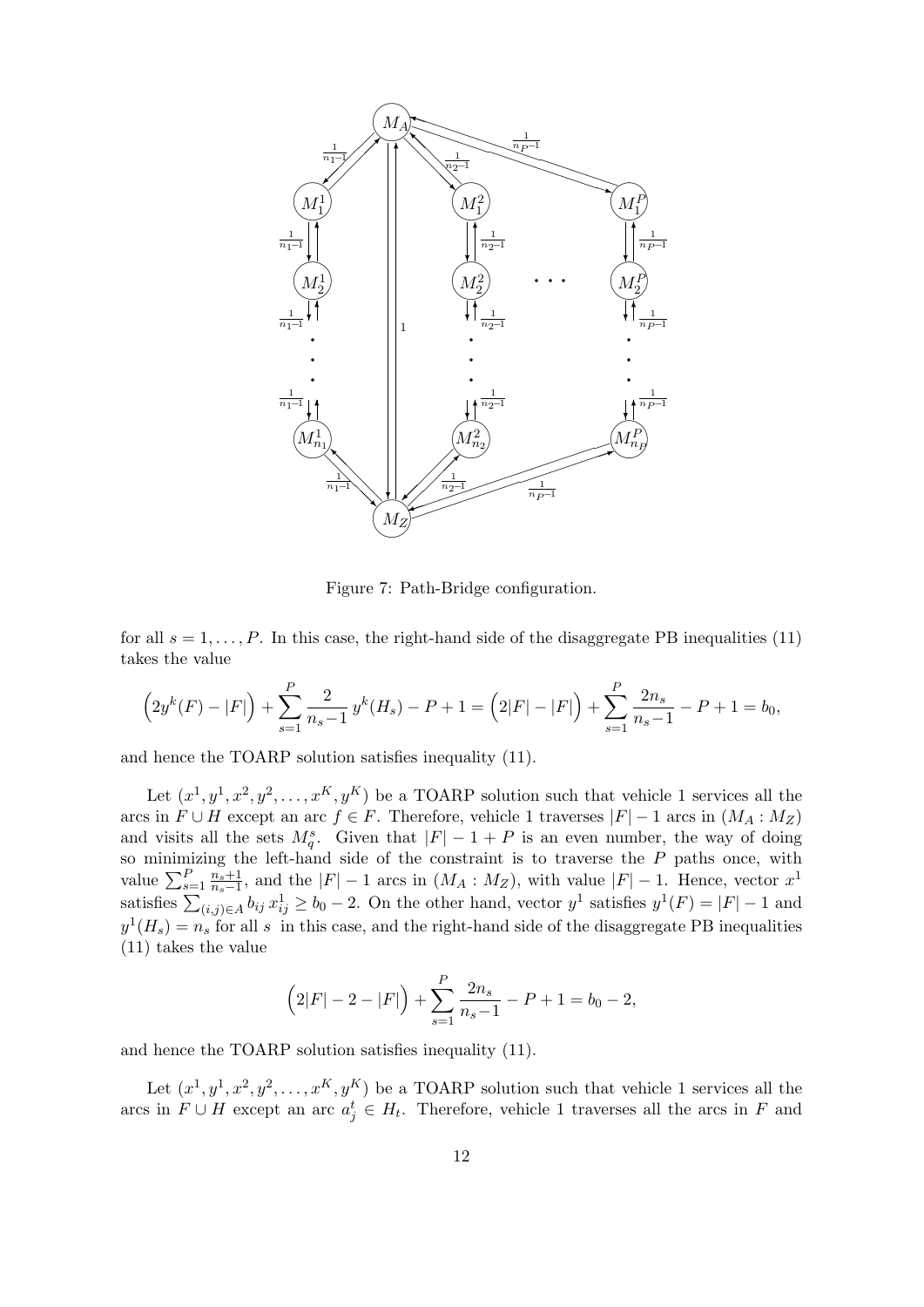visits all the sets  $M_q^s$  except set  $M_j^t$  in the path *t*. The way of doing this minimizing the left-hand side of the constraint, with value  $b_0 - \frac{2}{n_t}$  $\frac{2}{n_t-1}$ , is to traverse the other *P* − 1 paths once, the  $|F|$  arcs in  $(M_A : M_Z)$  and the path *t* twice, except for the arcs incident with node *M*<sup>t</sup><sub>*j*</sub>. Hence, vector *x*<sup>1</sup> satisfies  $\sum_{(i,j)\in A} b_{ij} x_{ij}^1 ≥ b_0 - \frac{2}{n_t}$  $\frac{2}{n_t-1}$ . On the other hand, vector  $y^1$ satisfies  $y^1(F) = |F|$  and  $y^1(H_s) = n_s$  for all  $s, s \neq t$ , and, in this case,  $y^1(H_t) = n_t - 1$ . Thus, the right-hand side of the disaggregate PB inequalities (11) takes the value

$$
(2|F|-|F|) + \sum_{s=1}^{P} \frac{2n_s}{n_s-1} - \frac{2}{n_t-1} - P + 1 = b_0 - \frac{2}{n_t-1},
$$

and hence the TOARP solution satisfies inequality (11).

In the same way, it can be seen that the inequality (11) is satisfied by TOARP solutions in which vehicle 1 services any other number of arcs in  $F \cup H$ .

## **4.1.1 2-PB and** *n***-regular PB inequalities**

We present here the special cases of PB inequalities in which  $P = 2$ , which are the only ones that are separated in the branch-and-cut algorithm, and the regular ones, in which all the paths are of the same length.

If  $P = 2$ , the 2-PB inequality can be expressed with integer coefficients by multiplying it by  $(n_1 - 1)(n_2 - 1)$ . For example, inequalities (11) with  $P = 2$  can be written as:

$$
(n_1 - 1)(n_2 - 1) \sum_{(i,j)\in A} b_{ij} x_{ij}^k \ge (n_1 - 1)(n_2 - 1) \left( 2y^k(F) - |F| \right) +
$$
  
+2(n\_2 - 1)y^k(H\_1) + 2(n\_1 - 1)y^k(H\_2) - (n\_1 - 1)(n\_2 - 1). (15)

On the other hand, a PB inequality is called *n-regular* if all the *P* paths are of the same length *n*. In this case, by multiplying it by  $n-1$ , inequalities (11) to (14) can be rewritten in an easier way. For example, we can define  $H = H_1 \cup \cdots \cup H_p$  and inequalities (11) can be written as:

$$
(n-1)\sum_{(i,j)\in A} b_{ij} x_{ij}^k \ge (n-1)\left(2y^k(F) - |F|\right) + 2y^k(H) - (n-1)(P-1). \tag{16}
$$

Note that coefficients in the regular case,  $(n-1)b_{ij}$ , are also simpler: variables corresponding to arcs in  $(V_q^s, V_r^s)$  have a coefficient equal to  $|q-r|$  and those corresponding to arcs  $(V_q^s, V_r^t)$ ,  $s \neq t$ ,  $q, r \in \{1, 2, ..., n\}$ , now have a coefficient equal to their 'difference in level' plus two,  $|i - j| + 2$ .

### **4.1.2 K-C inequalities**

K-C inequalities are well-known families of facet-inducing inequalities for other Arc Routing Problems. The name of this family of inequalities is motivated by the number of sets into which *V* is partitioned, which is usually denoted by *K*. To avoid confusion with the number of vehicles, in what follows we use the letter *Q* instead. A K-C inequality can be obtained as a particular case of PB inequalities with  $P = 1$ . It is defined by a partition of *V* into  $Q + 1$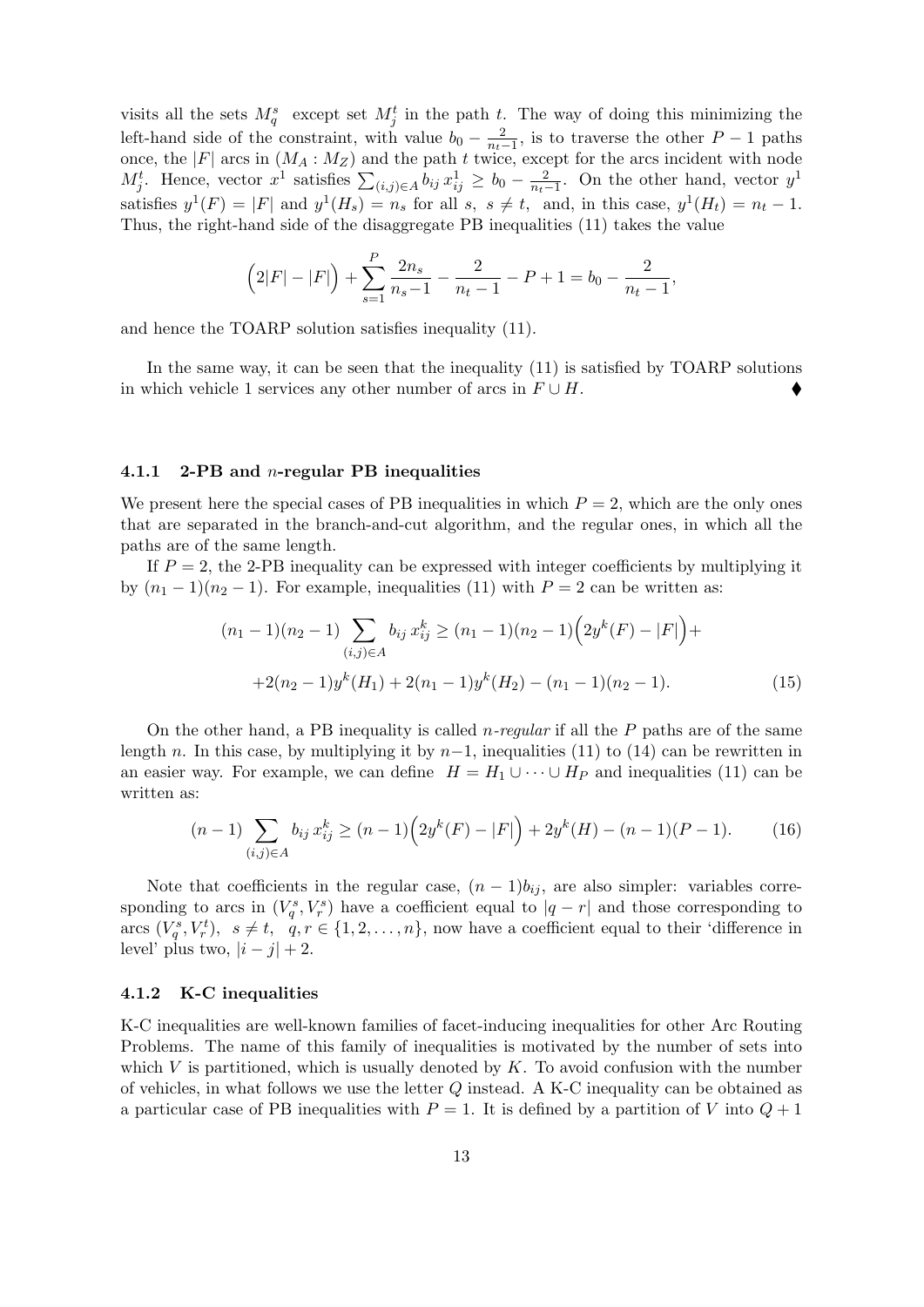sets  $\{M_0, M_1, M_2, \ldots, M_{Q-1}, M_Q\}$ . Hence  $M_A = M_0$ ,  $M_Z = M_Q$  and  $n = Q - 1$ . Given that it is a regular PB, after multiplying by  $n-1 = Q-2$ , we call *disaggregate K-C inequality* associated with vehicle *k*:

$$
\sum_{(i,j)\in A} (Q-2) b_{ij} x_{ij}^k \ge (Q-2)(2y^k(F) - |F|) + 2y^k(H), \quad \text{if } 1 \in M_0 \cup M_Q, \tag{17}
$$

and

$$
\sum_{(i,j)\in A} (Q-2) b_{ij} x_{ij}^k \ge (Q-2)(2y^k(F) - |F|) + 2 + 2y^k(H \setminus \{a_r\}), \quad \text{if } 1 \in M_r, r \notin \{0, Q\}, \tag{18}
$$

where  $Q \ge 3$ ,  $F \subset (M_0 : M_Q) \cap (A_R \cup A')$  with  $|F| \ge 2$  and even, and  $H = \{a_1, \ldots, a_{Q-1}\}\$ with each  $a_r \in A_R(M_r) \cup A'(M_r)$ . The coefficients  $(Q-2) b_{ij}$  of the variables in the inequality are shown in Figure 8, where each number represents the coefficient of the variable  $x_{ij}^k$ associated with the traversal of the corresponding arc:

$$
(Q-2) b_{ij} = \begin{cases} Q-2 & \text{if } (i,j) \in (M_0 : M_Q) \\ |r-s| & \text{if } (i,j) \in (M_r : M_s), \\ 0 & \text{otherwise.} \end{cases} \quad \{r, s\} \neq \{0, Q\}
$$



Figure 8: K-C configuration

We can also consider K-C inequalities related to a subset of vehicles  $\Omega \subset \{1, \ldots, K\}$ , called Ω*-aggregate K-C inequalities*:

$$
\sum_{(i,j)\in A} (Q-2) b_{ij} \sum_{k\in\Omega} x_{ij}^k \ge (Q-2) \Big(\sum_{k\in\Omega} 2y^k(F) - |F|\Big) + \sum_{k\in\Omega} 2y^k(H), \quad \text{if } 1 \in M_0 \cup M_Q, (19)
$$

and, if  $1 \in M_r$ ,  $r \notin \{0, Q\}$ ,

$$
\sum_{(i,j)\in A} (Q-2) b_{ij} \sum_{k\in\Omega} x_{ij}^k \ge (Q-2) \Big( \sum_{k\in\Omega} 2y^k(F) - |F| \Big) + 2 + \sum_{k\in\Omega} 2y^k(H \setminus \{a_r\}).\tag{20}
$$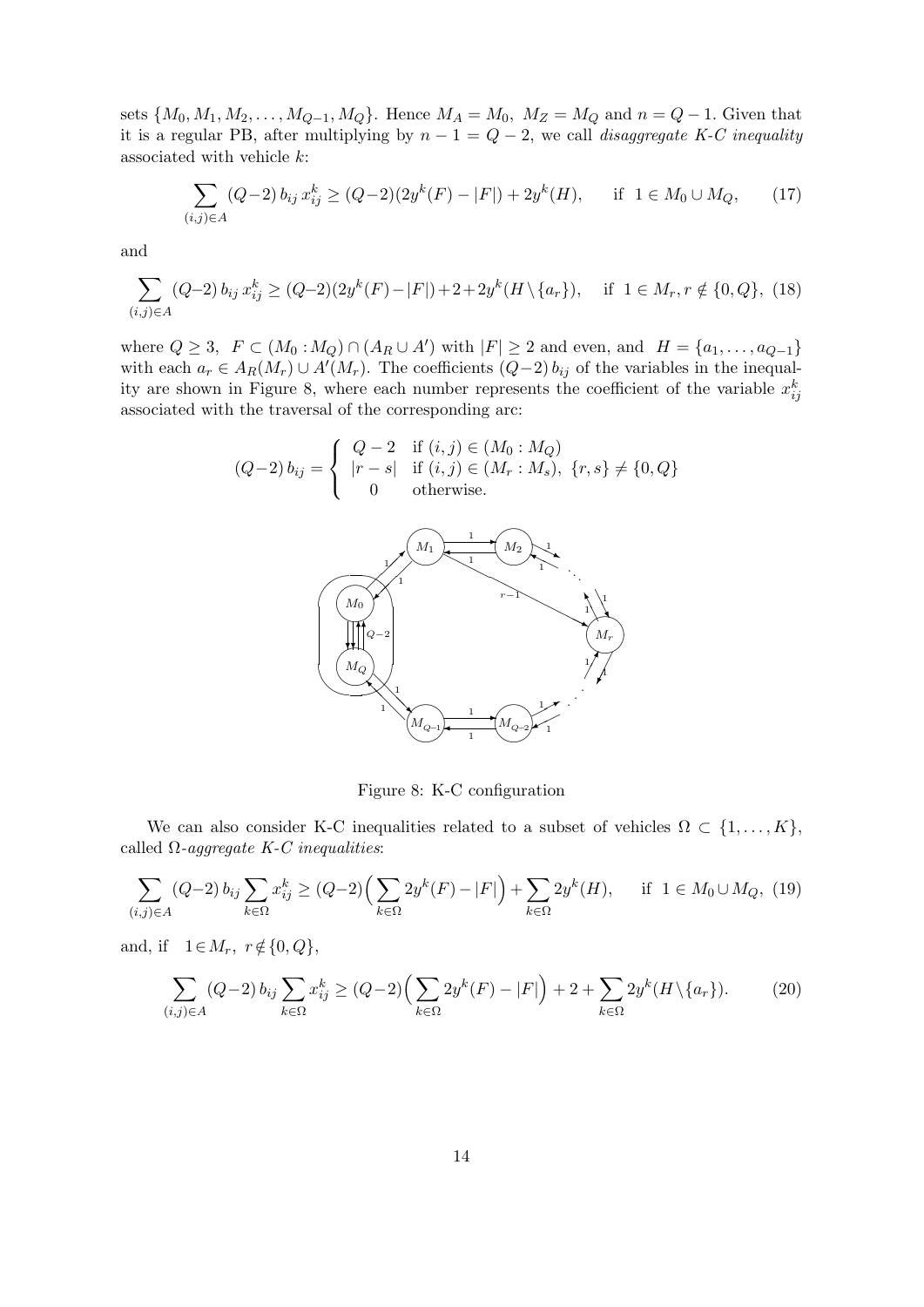# **4.2 Max-time constraints**

In this subsection we introduce some valid inequalities that are derived from inequalities (6) which limit the maximum length of the routes.

Given a set of required arcs and a set of required vertices, remember that the Directed General Routing Problem (DGRP) consists of finding the tour of minimum cost traversing all the required arcs and visiting all the required vertices at least once. Let  $F \subset A_R \cup A'$  and consider the DGRP instance in which the set of required arcs is  $F$ , the depot is considered a required vertex and the costs of each arc  $(i, j)$  is  $t_{ij}$ . Then, let  $z(F)$  represent the optimal value of this DGRP instance. Note that, if  $z(F) > T_{max}$  then we have:

**(1)** A single vehicle *k* cannot service all the arcs in *F* and hence all the feasible solutions satisfy

$$
y^{k}(F) \le |F| - 1 \qquad k = 1, 2, \dots, K. \tag{21}
$$

**(2)** If all the arcs in *F* are serviced, then at least two vehicles must enter  $S = V(F)$  and, therefore, all the feasible solutions satisfy

$$
\sum_{k=1}^{K} x^{k}(\delta(S)) \ge 4\left(\sum_{k=1}^{K} y^{k}(F) - |F| + 1\right).
$$
\n(22)

In general, let  $p =$  $\left\lceil \frac{z(F)}{T_{max}} \right\rceil$  and suppose that  $z(F) > (p-1) T_{max}$ . Then, ∑  $y^{k}(F) \leq |F| - 1$  *∀*  $\Omega \subseteq \{1, 2, ..., K\}$  such that  $|\Omega| = p - 1$ , and (23)

$$
\sum_{k \in \Omega} y^{\kappa}(F) \le |F| - 1 \quad \forall \ \Omega \subseteq \{1, 2, \dots, K\} \text{ such that } |\Omega| = p - 1, \text{ and } (23)
$$

$$
\sum_{k=1}^{K} x^{k} (\delta(S)) \ge 2p \left( \sum_{k=1}^{K} y^{k}(F) - |F| + 1 \right)
$$
\n(24)

are valid inequalities for the TOARP.

Finally, consider, for instance, that  $K = 5$  and  $p = 3$ . In this case, when all the arcs in *F* are serviced, at least 3 vehicles must traverse the cut-set  $\delta(S)$ . Therefore, from any subset with 4 vehicles, at least 2 vehicles must traverse  $\delta(S)$ , and from any subset with 3 vehicles, at least one vehicle must traverse it. In general, let *r* be any integer such that  $p - (K_r) \geq 1$  and *r* ≤ *K*. For any subset with *r* vehicles,  $\Omega = \{k_1, k_2, \ldots, k_r\}$  ⊆  $\{1, 2, \ldots, K\}$ , the following inequality is satisfied by all the feasible solutions:

$$
\sum_{k \in \Omega} x^k(\delta(S)) \ge 2(p - (K - r)) \left( \sum_{k=1}^K y^k(F) - |F| + 1 \right). \tag{25}
$$

Inequalities (23) are called *max-time y-constraints*, since they are related to *y* variables only, while inequalities (24) and (25) are called *max-time x-constraints*.

# **5 The branch-and-cut algorithm**

In this section we present a branch-and-cut algorithm that incorporates separation algorithms for the inequalities described in this paper as well as a lower bound obtained by the metaheuristic algorithm presented in [5].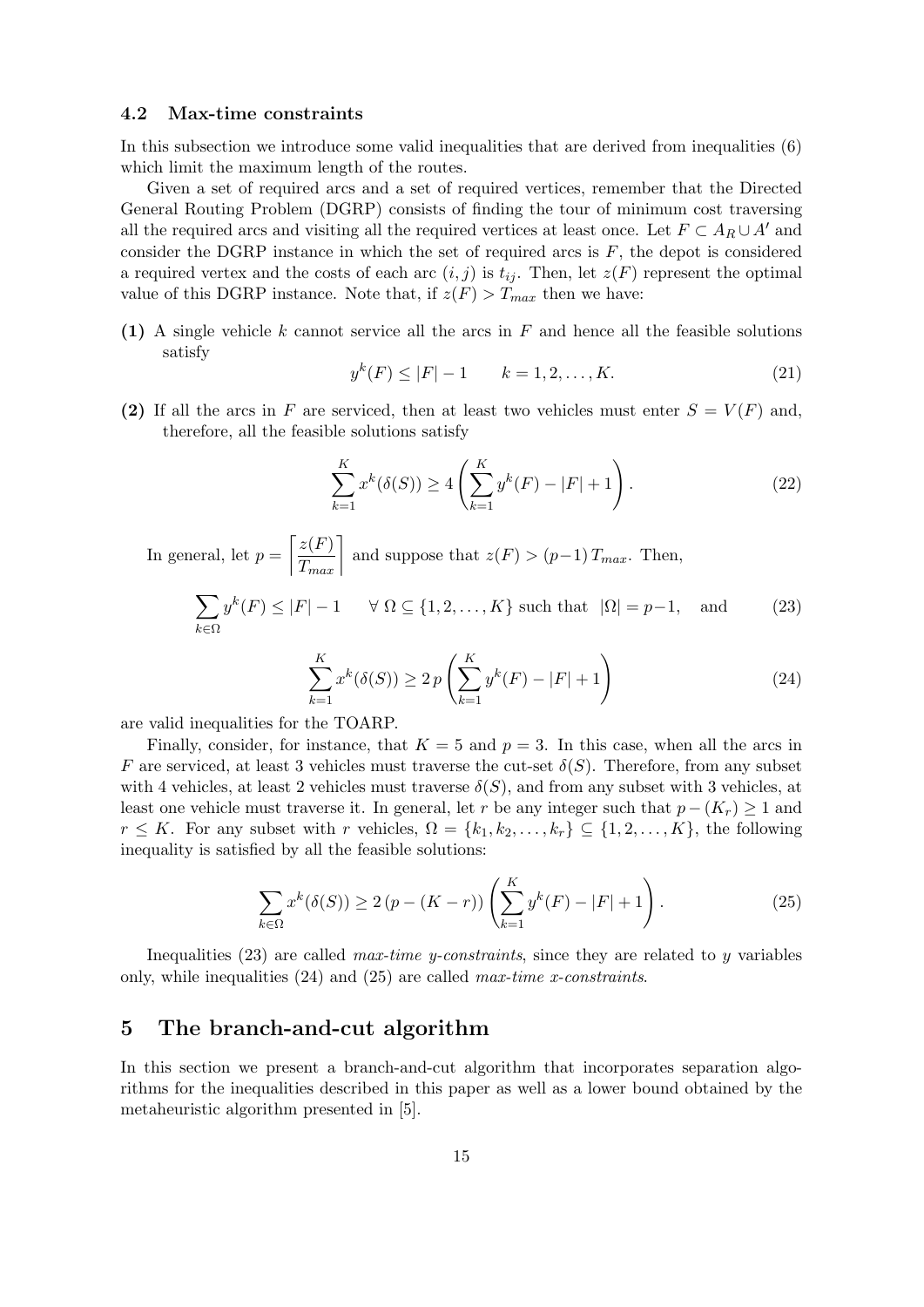## **5.1 Antisymmetry constraints**

Note that given a feasible solution for the TOARP, if the routes associated with two different vehicles are switched, another feasible solution is obtained. Therefore, we have a very large number of equivalent solutions, which hinders the resolution of the problem. To avoid this, we present a set of constraints based on those proposed in [15].

Let us suppose we order the required and optional arcs as  $a_1, a_2, \ldots, a_K, \ldots, a_m$ , where  $m = |A_R \cup A'|$ . The following inequalities help to avoid the symmetry among the vehicles:

- If  $a_1 \in A_R$ , then we add the equation  $y_{a_1}^1 = 1$ .
- If  $a_1 \in A'$ , we add the equation  $y_{a_1}^2 = 0$  and the inequalities  $y_{a_i}^2 \le \sum_{i=1}^{i-1}$ *j*=1  $y_{a_j}^1, \forall i = 2, \dots, m.$
- In any case, for each  $k = 3, \ldots, K$ , we add the equations  $y_{a_i}^k = 0$ ,  $\forall i \leq k 1$  and the  $\text{inequalities } y_{a_i}^k \leq \sum_{i=1}^{i-1}$ *j*=*k−*1 *y*<sup>*k*−1</sup>,  $\forall i \geq k$ .

# **5.2 Initial relaxation**

The initial LP relaxation contains symmetry equations (1), traversing inequalities (3), equations (4) and inequalities (5), ensuring that each required arc is serviced by exactly one vehicle and each optional arc by at most one vehicle, inequalities (6) limiting the length of the routes, trivial inequalities  $(x_{ij}^k \geq 0 \text{ and } 0 \leq y_{ij}^k \leq 1)$ , a connectivity inequality (2) associated with each connected component induced by the required arcs, and the set of antisymmetry constraints described above. For this last set of inequalities, the required and optional arcs are ordered based on their distance to the depot. The arc that is farthest from the depot is chosen as the first one in the permutation. The following ones are chosen so that the distance to the depot and those already selected is maximal.

Furthermore, we add the max-time *x* and *y*-constraints associated with all the subsets of 1, 2, and 3 required and optional arcs, such that more than one vehicle is needed to service them. Finally, if more than one vehicle is needed to service all the required arcs in the graph, we add some more max-time *x* and *y*-constraints considering the cutsets defined by the depot and some of its adjacent vertices.

## **5.3 Separation algorithms**

In this section we present the separation algorithms that have been used to identify the following types of inequalities that are violated by the current LP solution at any iteration of the cutting plane algorithm: disaggregate and Ω-aggregate K-C and PB inequalities, and max-time *x* and *y*-constraints. Heuristic and exact separation procedures for connectivity inequalities (2) are described in [7].

Given an LP solution  $(\overline{x}^1, \overline{y}^1, \overline{x}^2, \overline{y}^2, \ldots, \overline{x}^K, \overline{y}^K) \in \mathbb{R}^{(2|E|+|E_R|)K}$ , we define the  $\Omega$ -aggregate vector  $\bar{x}^{\Omega}$  associated with a subset  $\Omega \subset \{1, 2, ..., K\}$  of vehicles as  $\bar{x}^{\Omega} = \sum_{k \in \Omega} \bar{x}^k$  and its associated weighted graph as  $\overline{G}^{\Omega} = (\overline{V}^{\Omega}, \overline{E}^{\Omega}, \overline{x}^{\Omega}, \overline{y}^{\Omega})$ , where  $\overline{V}^{\Omega}, \overline{E}^{\Omega}$  are the sets of vertices and edges of the subgraph of *G* induced by the edges  $e \in E$  such that  $\overline{x}_e^{\Omega} = \overline{x}_{ij}^{\Omega} + \overline{x}_{ji}^{\Omega} > 0$ , plus the depot, if necessary. Note that both disaggregate and  $\Omega$ -aggregate inequalities of a given family can be separated with the same procedure, changing only the corresponding input graph  $\overline{G}^{\Omega}$ .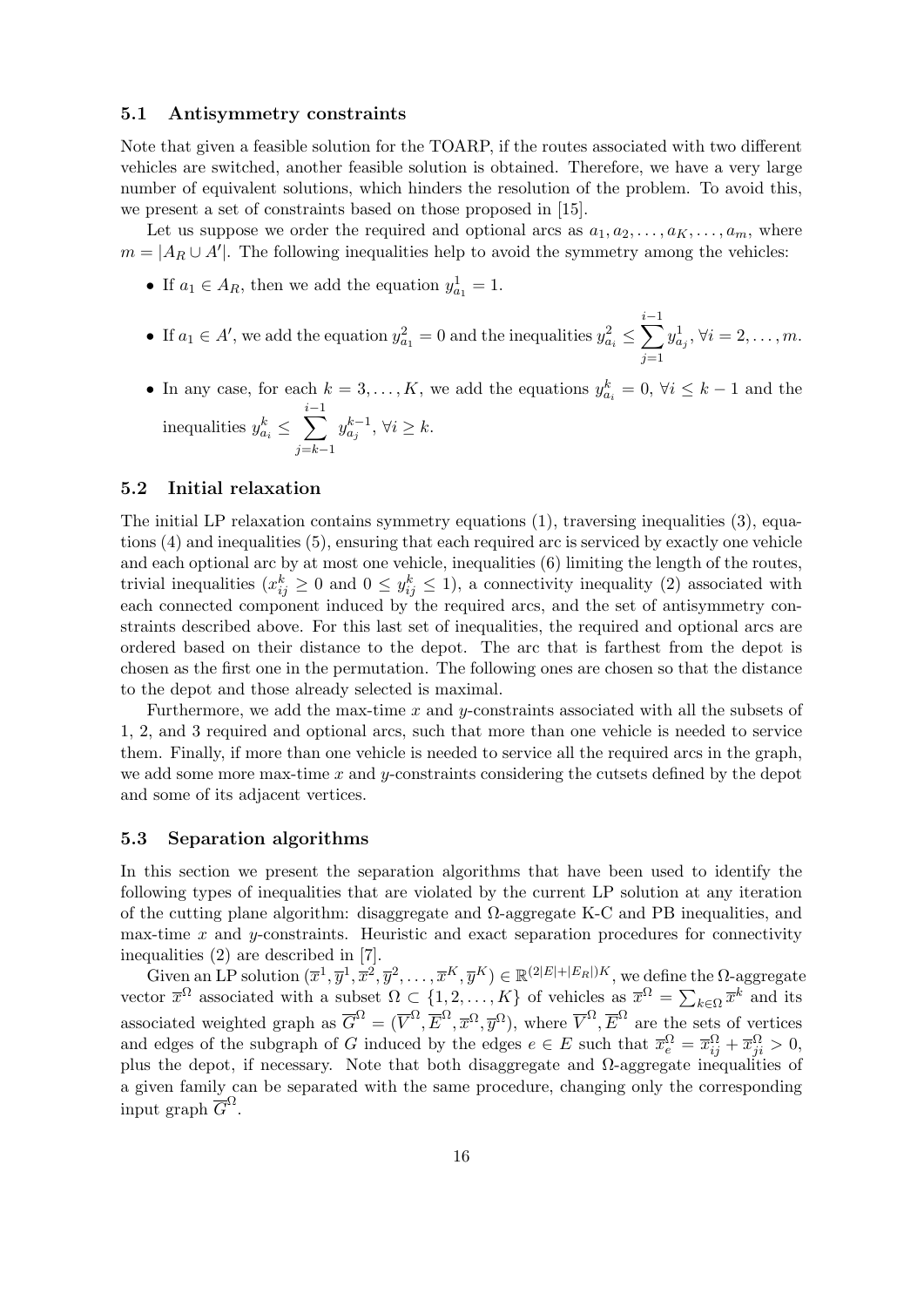## **5.3.1 Separation of K-C and 2-PB inequalities**

The separation algorithms for disaggregate and  $\Omega$ -aggregate K-C inequalities is similar to that described in [7] for the Min-Max K-vehicles Windy Rural Postman Problem.



Figure 9: Construction of a PB in the separation algorithm.

A heuristic algorithm based on similar ideas to the ones implemented for the K-C separation has been devised for identifying violated 2-PB inequalities (with only two paths), like those described in Section 4.1.1. More precisely, for a given  $\Omega \subset \{1, 2, \ldots, K\}$  and its associated weighted graph  $\overline{G}^{\Omega}$ , the algorithm consists of several phases. Let  $C^1, \ldots, C^R$  be the connected components in *G* induced by the required and optional arcs.

- For each  $C^i$ , we try to partition it into two parts  $M_A$  and  $M_Z$  such that the number of required and optional arcs with  $\bar{x}^{\Omega}$  value near 1 is odd, and such that both  $M_A$  and  $M_Z$  have at least two arcs in  $\overline{G}^{\Omega}$  connecting two other different connected components.
- Given these seeds for  $M_A$  and  $M_Z$ , consider the graph obtained from  $\overline{G}^{\Omega}$  by shrinking the seeds and the remaining  $C^j$  into a single vertex each. To define the two paths linking  $M_A$  and  $M_Z$ , we compute a tree by iteratively adding the edge of maximum  $\bar{x}^{\Omega}$ -weight not forming a cycle and not connecting the seeds (see Figure 9(a)). This tree contains a path joining *M<sup>A</sup>* and *MZ*. We remove it and obtain a graph similar to the one depicted in Figure 9(b), where  $M_A$  and  $M_Z$  are not connected. We complete the tree with edges of maximum  $\bar{x}^{\Omega}$ -weight until another path linking  $M_A$  and  $M_Z$  is obtained (see Figure  $9(c)$ ). We iteratively shrink each vertex with degree one in the tree into its unique adjacent vertex in order to obtain two paths joining *M<sup>A</sup>* and *M<sup>Z</sup>* (see Figure  $9(d)$ ). Finally, all the isolated vertices are shrunk into an adjacent vertex in the original graph  $G$  (see Figure 9(e)).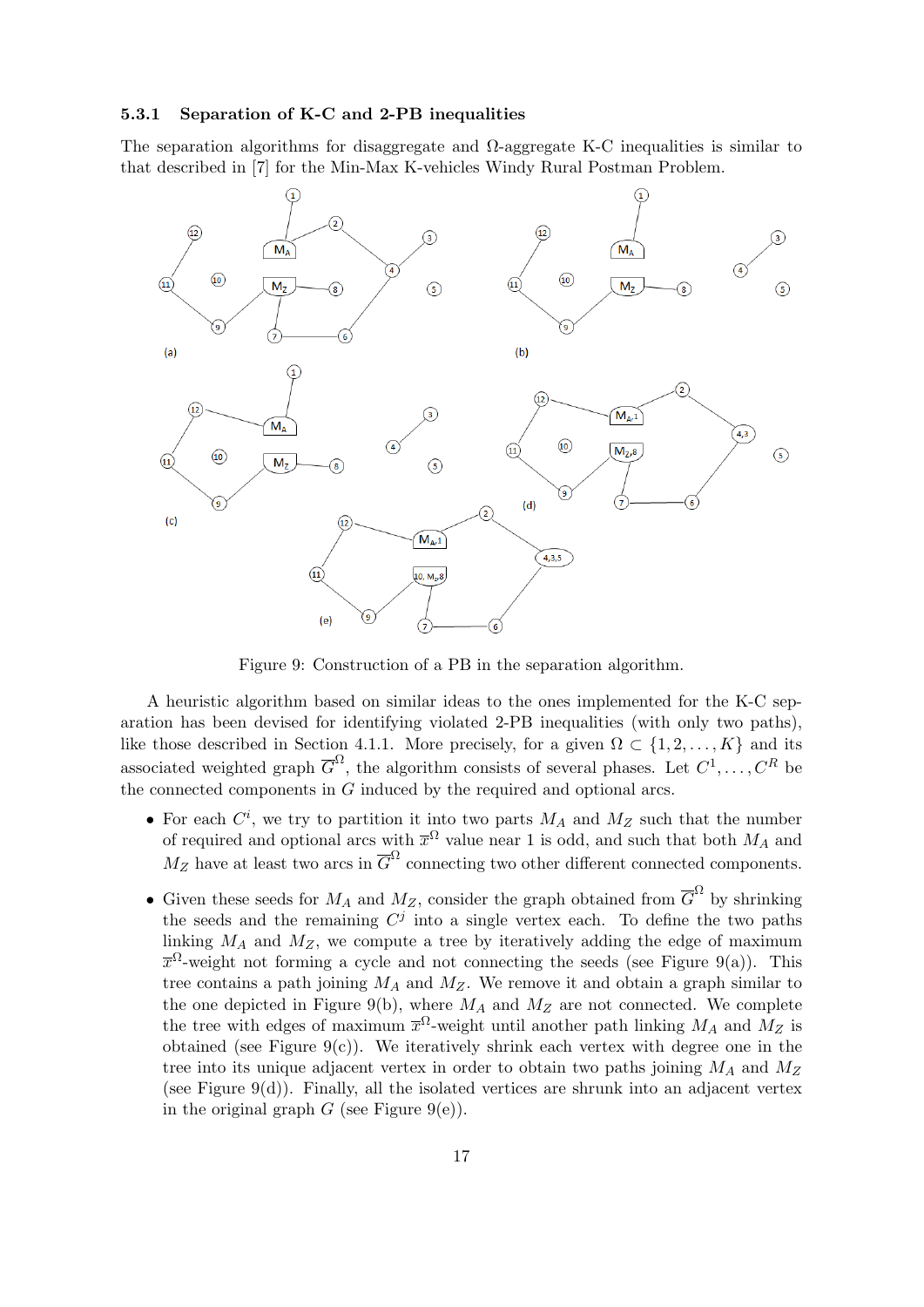• We now have a 2-PB configuration. Set *F* is formed of the required and optional arcs in  $(M_A, M_Z)$  with  $\overline{x}^{\Omega}$  value near 1. For each set  $M_q^s$  not containing the depot, we select the required or optional arc with maximum  $\bar{y}^{\Omega}$  weight to define the sets  $H_1$  and  $H_2$ . The corresponding 2-PB inequality is checked for violation. If it is not violated, we try to shrink the 2-PB configuration by merging some adjacent sets  $M_q^s$ .

#### **5.3.2 Separation of max-time inequalities**

We separate max-time y-constraints  $(21)$ , corresponding to a single vehicle  $k$ , and max-time x-constraints (22), corresponding to the set of all the vehicles with procedures similar to those presented in [8].

Briefly, inequalities (21) are separated as follows. Given an LP solution, for each vehicle  $k, k = 1, \ldots, K$ , let  $\{a_1, a_2, \ldots, a_q\}$  be an ordered set of required and optional arcs such that  $\overline{y}_{a_j}^k > 0.9$  and  $\overline{y}_{a_1}^k \ge \overline{y}_{a_2}^k \ge \ldots, \ge \overline{y}_{a_q}^k$ . Then, let  $F = \{a_1, a_2, \ldots, a_f\}$ , where f is the maximal number such that  $\sum_{a \in F} \overline{y}_a^k > |F| - 0.5$ . Iteratively, for each required or optional arc  $\overline{a}$  with  $0.5 < \bar{y}^k_{\bar{a}} < 0.9$ , we consider the set  $\bar{F} = F \cup {\bar{a}}$ . Then the minimum number of vehicles needed to service the arcs in  $\overline{F}$  is computed by solving the associated DGRP. If this number is greater than one, we have a violated max-time y-constraint. We also check the inequality (22) corresponding to the set  $S'$  of vertices incident with the arcs in  $F$  for violation.

The heuristic separation procedure for max-time x-constraints (22) starts by selecting a vertex at random (in such a way that each vertex has a probability of being chosen which is proportional to its distance to the depot). Then a sequence of vertex subsets is created by adding a new vertex iteratively in such a way that  $\sum_{k=1}^{K} \overline{x}^k(\delta(S))$  is minimum for the resulting subset *S*. For each subset generated, we compute the minimum number of vehicles needed to service all the required and optional arcs incident with vertices in *S* and the corresponding inequality is checked for violation.

Since computing the minimum number of vehicles needed to service a given set of arcs involves solving a DGRP exactly, we manage two lists containing the studied sets as in [8] in order to minimize the number of DGRP solved.

## **5.4 The cutting-plane algorithm**

At each iteration of the cutting plane algorithm the separation procedures are used in the following specific order and the violated inequalities found are added to the LP relaxation:

- 1. Heuristic separation algorithm for connectivity inequalities (2) for each vehicle *k*.
- 2. Exact connectivity separation for those vehicles for which the corresponding heuristic has failed.
- 3. Heuristic algorithms for separating disaggregate and Ω-aggregate K-C and 2-PB inequalities.
- 4. If no violated inequalities have been found so far, heuristic separation of max-time yconstraints.
- 5. If no violated inequalities have been found so far, heuristic separation of max-time xconstraints.

As far as the separation of  $\Omega$ -aggregate K-C and 2-PB inequalities is concerned, we do not know which is the best way to choose the set of vehicles to be aggregated. Given that applying the separation procedures for Ω-aggregate inequalities for each possible combination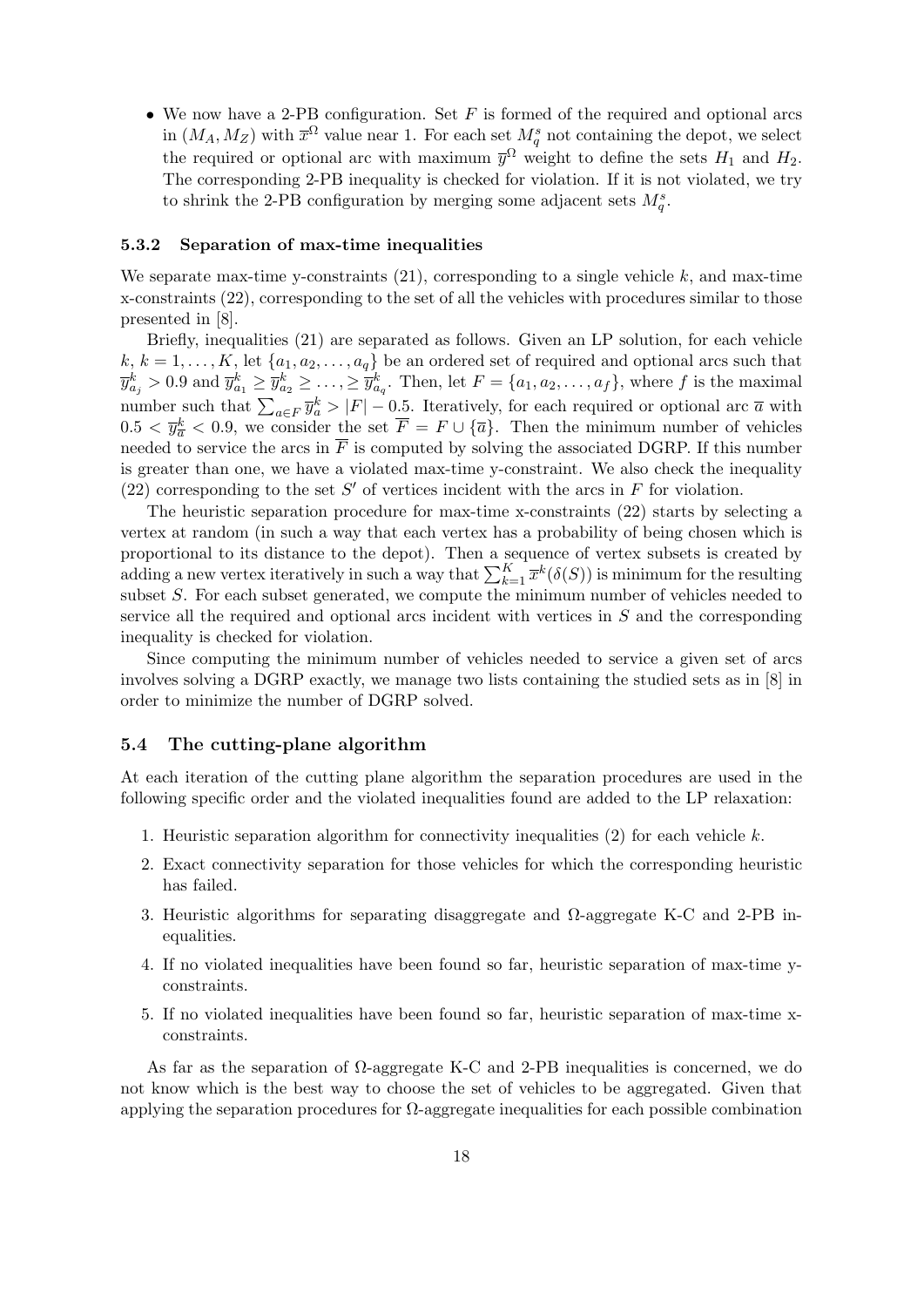of vehicles is computationally expensive, we proceed as follows. For any pair of vehicles  $\{k_1, k_2\}$ , we apply the separation procedures for  $\Omega$ -aggregate K-C and 2-PB inequalities only when no violated disaggregate inequality of the same type has been found either for  $k_1$  or  $k_2$ . Moreover, for any subset  $\Omega$  with 3 vehicles (if  $K \geq 4$ ), we apply the separation procedures for  $\Omega$ -aggregate inequalities only when no violated disaggregate nor  $\Omega$ -aggregate inequalities. with  $|\Omega| = 2$ , associated with any of the 3 vehicles has been found. We proceed in a similar way for subsets of 4 vehicles (if  $K \geq 5$ ). Additionally, the separation of the  $\Omega$ -aggregate inequalities is carried out only if the corresponding support graphs  $\overline{G}^k$ ,  $k \in \Omega$ , are connected.

Since the separation of max-time constraints is computationally expensive, it is only run when no other violated inequalities have been found. Furthermore, when this separation algorithm is executed for ten consecutive iterations in the same node, we proceed to branch. When this happens or no violated inequalities are found by any separation algorithm, we branch by using the Strong Branching strategy [1] implemented in Cplex, giving priority to the variables associated with servicing the required arcs, then to those corresponding to servicing the optional arcs, and finally to *x* variables.

# **6 Computational experiments**

We present here the computational results obtained on a large set of instances based on wellknown ones from the literature. The branch-and-cut procedure has been coded in  $C/C++$ using the Cplex 12.4 MIP Solver with Concert Technology 2.9 on a single thread of an Intel Core i7 at 3.4GHz with 16GB RAM. Cplex heuristic algorithms and cut generation were turned off. The optimality gap tolerance was set to zero, and strong branching and the best bound strategies were selected. All the tests were run with a time limit of one hour.

## **6.1 Instances**

Since there are no instances of the TOARP in the literature, we have generated TOARP instances from undirected Rural Postman Problem (RPP) ones. Given an RPP instance, we proceed as follows. For each edge  $\{i, j\}$ , two arcs  $(i, j)$  and  $(j, i)$  with the same cost are generated. If the edge is non-required, both arcs are declared non-required too. If it is required, one direction is randomly selected and the corresponding arc is declared required (with probability *p*) or optional (with probability  $1 - p$ ), while the opposite one is declared non-required. The profit associated with the traversal of an optional arc is defined as its cost.

The particular RPP instances we have used here are those proposed by Hertz et al. [16]. In these instances, vertices are points in the Euclidean plane and edge costs are defined by the Euclidean distances. The set of edges is defined according to three different methods. In the first method (R class instances) the edges are generated randomly in the plane. The second method (G class instances) generates a set of edges with cost 1, defining a uniform grid. The third method (D class instances) chooses edges defining a graph where all the vertices have degree 4. From this set of instances, we have removed the smallest ones. From each one of these 69 RPP instances we have generated 9 TOARP instances corresponding to each combination of the values  $0, 0.25, 0.5$  and  $2, 3, 4$  for parameters  $p$  and  $K$ , respectively. The characteristics of the 69 TOARP instances for each value of parameter *p* can be seen in Table 1. Each row in this table shows the minimum and maximum number of vertices, arcs, required arcs, and optional arcs for each group of instances.

The value of *Tmax* has been generated for each TOARP instance such that there is a feasible solution servicing all the required arcs, but the optimal solution does not service all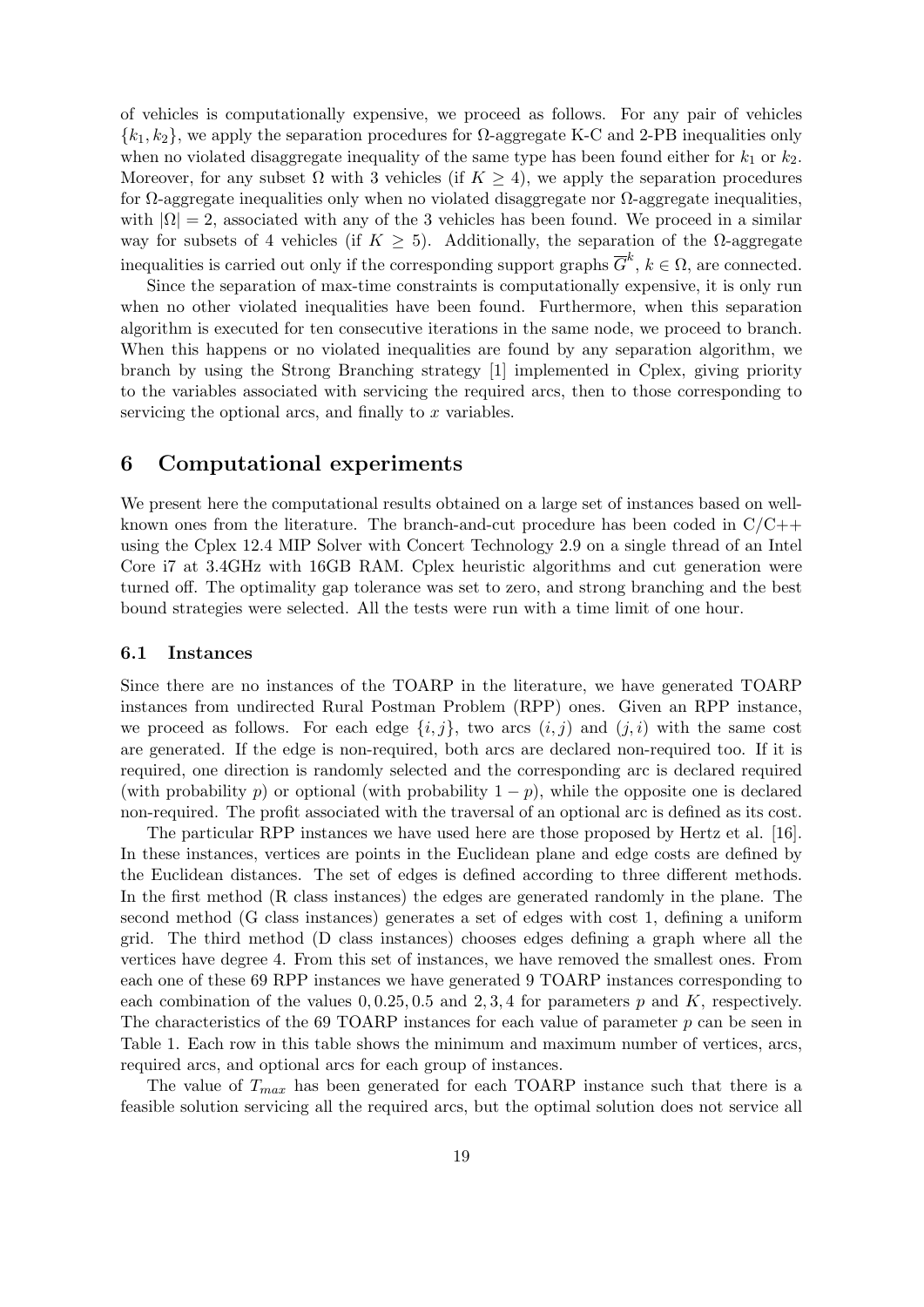the optional arcs. The selection of these  $T_{max}$  values is not trivial, since a large value would allow all the profitable arcs to be serviced, making the problem similar to a DRPP with a different objective function. On the other hand, a small value could make the problem infeasible, as some of the required arcs could not be serviced. To overcome this issue, in some cases it has been necessary to solve two instances of the Min-max K-vehicles DRPP with the algorithm proposed in  $[8]$ . Given a directed graph, a subset of required arcs, and a fixed number of vehicles *K*, this problem consists of finding a set of *K* routes servicing all the required arcs such that the length of the longest route is minimal. Given a TOARP instance, two Min-max K-DRPP instances are defined: one in which the required arcs are those in *AR*, and a second one in which they are those in  $A_R \cup A'$ . Then the value for  $T_{max}$  is chosen as a number between the costs of the optimal solutions of these two instances.

|                  |          |                  |         | $p=0$          |              | $p = 0.25$ |           |           | $p = 0.5$ |
|------------------|----------|------------------|---------|----------------|--------------|------------|-----------|-----------|-----------|
| Set              | $#$ inst | $\left V\right $ | A       | $ A_R $        | $A^{\prime}$ | $ A_R $    | A'        | $ A_R $   | A'        |
| R30              | 5        | $11 - 18$        | 42-134  | $\overline{0}$ | $7 - 11$     | $1 - 3$    | $4 - 9$   | $3-6$     | $6-2$     |
| R40              | 5        | $13 - 25$        | 68-266  | $\Omega$       | $8 - 18$     | $3 - 5$    | $3-15$    | $4 - 8$   | $1 - 11$  |
| R50              | 5        | 19-27            | 166-296 | $\overline{0}$ | 13-20        | $0 - 7$    | 11-17     | $4 - 11$  | $8 - 10$  |
| D36              | 9        | 17-36            | 96-270  | $\overline{0}$ | 10-38        | $2 - 10$   | $6 - 30$  | $6-20$    | $4 - 23$  |
| D <sub>64</sub>  | 9        | 37-62            | 264-482 | $\overline{0}$ | 27-75        | $4 - 21$   | 22-54     | 11-38     | 15-37     |
| D <sub>100</sub> | 9        | 68-100           | 544-846 | $\overline{0}$ | 50-121       | $9 - 28$   | 37-95     | 26-64     | 20-70     |
| G36              | 9        | 18-35            | 54-120  | $\theta$       | 11-35        | $1 - 11$   | $7-28$    | $6-18$    | $3-19$    |
| G64              | 9        | 34-62            | 128-228 | $\theta$       | 24-68        | $3-22$     | $20 - 50$ | $10 - 15$ | 12-38     |
| G <sub>100</sub> | 9        | 60-100           | 246-394 | $\theta$       | 41-113       | $8 - 25$   | 33-91     | 19-57     | 20-64     |

Table 1: TOARP instance characteristics

The set of 69*×*3 instances can be found in http://www.uv.es/corberan, as well as the optimal value, when known, or the best feasible solution known and the upper bound obtained at the root node for each instance and for each number of vehicles.

### **6.2 Computational results**

The average computational results obtained on this set of 207 instances for two, three and four vehicles are shown in Tables 2 to 4.

Each one of these tables contains the results corresponding to a different class of instances: R, D, and G. These results, grouped by instance size, have been arranged in matrices corresponding to the different combinations of values for the number of vehicles *K* and parameter *p*. The first row of each block shows the number of instances solved to optimality within the time limit of one hour. The second row gives the average percentage gap between the upper bound at the end of the root node and the optimal value (or the best known solution), while the final gap is shown in the third row. The fourth and fifth rows report the average time and number nodes, respectively, used by the branch-and-cut algorithm for the optimally solved instances.

Overall, the results obtained are very good, especially when considering the great difficulty of this problem, in which the length of the routes is not included in the objective function, whose value is determined exclusively by the profit from the optional arcs serviced.

These results confirm a fact common to the resolution of most multi-vehicle arc routing problems by branch-and-cut algorithms: the increasing difficulty of the problem with the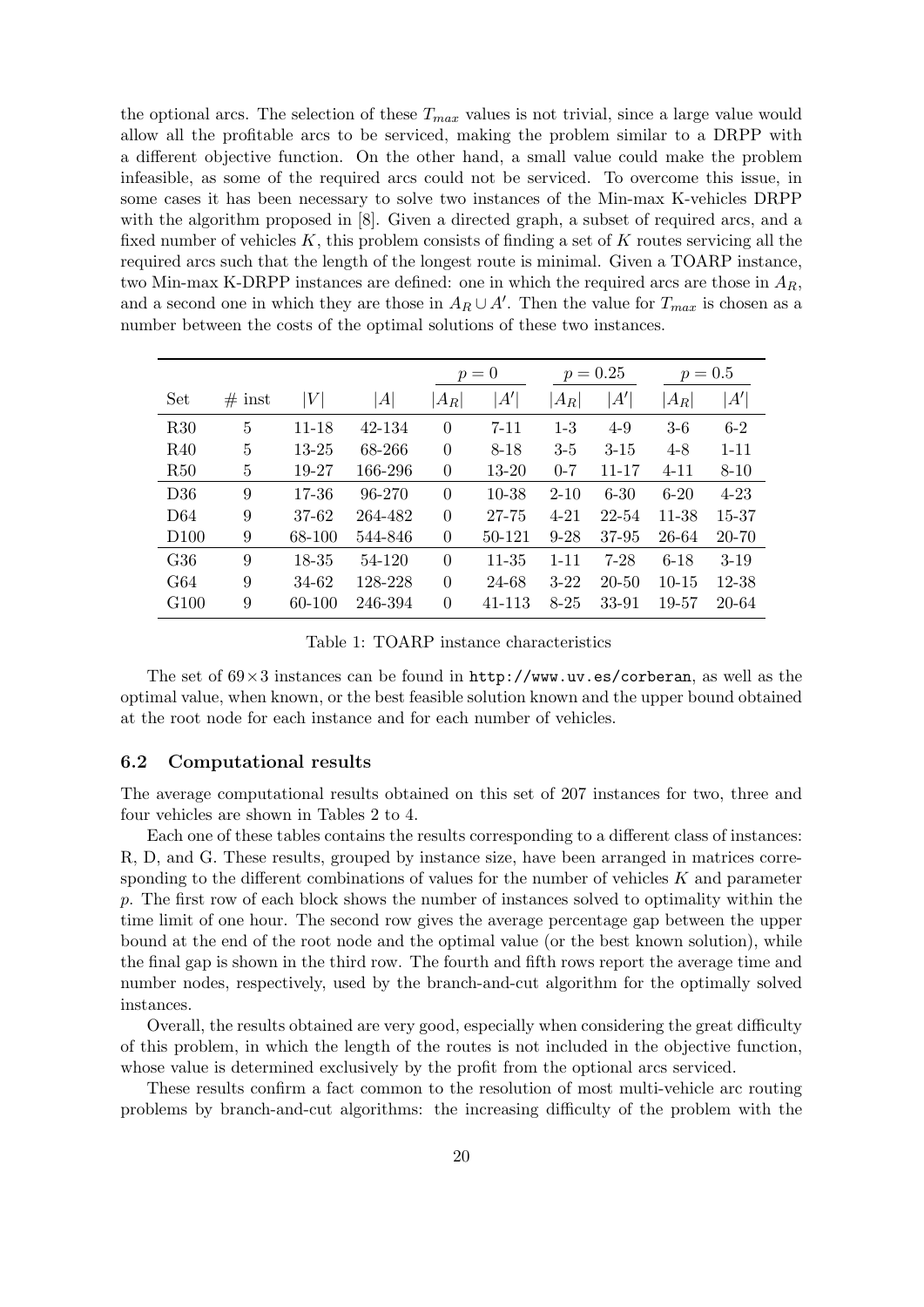number of vehicles. Particularly, we have been capable of solving 204 out of 207 instances with  $K = 2$  to optimality, 188 for  $K = 3$ , and only 157 for  $K = 4$ . Instances of class R are easier to solve, mainly because of their smaller size and, we think, the random structure of the graphs and the wide range of the costs of the arcs. If we examine the results corresponding to classes D and G, it can be seen that the case where  $p = 0$  is clearly more difficult than the others. The reason for this behavior is that when there are no required arcs, the vehicles have more options for constructing their routes and the solution set is larger. It is interesting to note that this behavior is opposite to the one we have experienced with the metaheuristic algorithm, as explained in [5].

Finally, we would like to note that although some gap values at the root node may not seem very good, this is partly due to the fact that in some instances the profit from (and the cost of) the arcs is quite large and the objective function only takes into account the profit collected.

|       |              |                | $p=0$           |      |                | $p = 0.25$     |                |                | $p = 0.5$       |                |  |
|-------|--------------|----------------|-----------------|------|----------------|----------------|----------------|----------------|-----------------|----------------|--|
|       |              | R30            | R <sub>40</sub> | R50  | R30            | R40            | R50            | R30            | R <sub>40</sub> | R50            |  |
|       | $#$ of opt   | $\overline{5}$ | $\bf 5$         | 5    | $\overline{5}$ | $\overline{5}$ | $\overline{5}$ | $\overline{5}$ | $\overline{5}$  | 5              |  |
|       | $Gap\ 0$     | 6.2            | 6.7             | 9.5  | 2.0            | 10.2           | 8.2            | 0.0            | 9.2             | 130.3          |  |
| $K=2$ | Gap          | 0.0            | 0.0             | 0.0  | 0.0            | 0.0            | 0.0            | 0.0            | 0.0             | 0.0            |  |
|       | Time         | 1.0            | 4.1             | 14.4 | 0.3            | 1.3            | 3.6            | 0.3            | 0.6             | 1.9            |  |
|       | <b>Nodes</b> | 1.4            | 19.0            | 50.2 | 0.0            | 9.0            | 16.8           | 0.0            | 1.6             | 5.8            |  |
|       | $#$ of opt   | $\overline{5}$ | 5               | 5    | 5              | 5              | 5              | 5              | 5               | $\overline{5}$ |  |
|       | $Gap\ 0$     | 0.9            | 5.6             | 7.4  | 2.3            | 6.8            | 8.6            | 5.3            | 9.4             | 37.1           |  |
| $K=3$ | Gap          | 0.0            | 0.0             | 0.0  | 0.0            | 0.0            | 0.0            | 0.0            | 0.0             | 0.0            |  |
|       | Time         | 0.3            | 13.9            | 18.9 | $0.5\,$        | 9.1            | 14.9           | 0.5            | 5.9             | 3.0            |  |
|       | <b>Nodes</b> | 1.0            | 41.0            | 31.6 | 0.8            | 25.8           | 31.6           | 0.0            | 15.4            | 6.6            |  |
|       | $#$ of opt   | $\overline{5}$ | $\overline{5}$  | 5    | 5              | 5              | $\overline{5}$ | 5              | 5               | $\overline{5}$ |  |
|       | Gap 0        | 0.0            | 1.3             | 5.6  | 0.0            | 2.0            | 8.4            | 0.0            | 2.1             | 1.7            |  |
| $K=4$ | Gap          | 0.0            | 0.0             | 0.0  | 0.0            | 0.0            | 0.0            | 0.0            | 0.0             | 0.0            |  |
|       | Time         | 0.2            | 7.7             | 6.3  | 0.1            | 5.1            | 11.2           | 0.2            | 11.0            | 0.5            |  |
|       | <b>Nodes</b> | 0.0            | 22.0            | 6.8  | 0.0            | 22.8           | 29.8           | 0.0            | 27.0            | $0.2\,$        |  |

Table 2: Computational results with R30, R40 and R50 sets of instances

# **7 Conclusions**

In this paper we have introduced the Team Orienteering Arc Routing Problem, which is the extension to the arc routing setting of the Team Orienteering Problem. For this problem we have presented an integer programming formulation and studied the associated polyhedron. From this polyhedral description we have devised and implemented a branch-and-cut algorithm producing very good computational results on a large set of benchmark instances.

The TOARP has proven to be a very difficult problem. Being a multi-vehicle problem with constraints limiting the length of the routes of the vehicles, it has the intrinsic difficulty of capacitated arc routing problems. Moreover, it presents an objective function that does not consider the route lengths, but only the profit collected from potential customers, while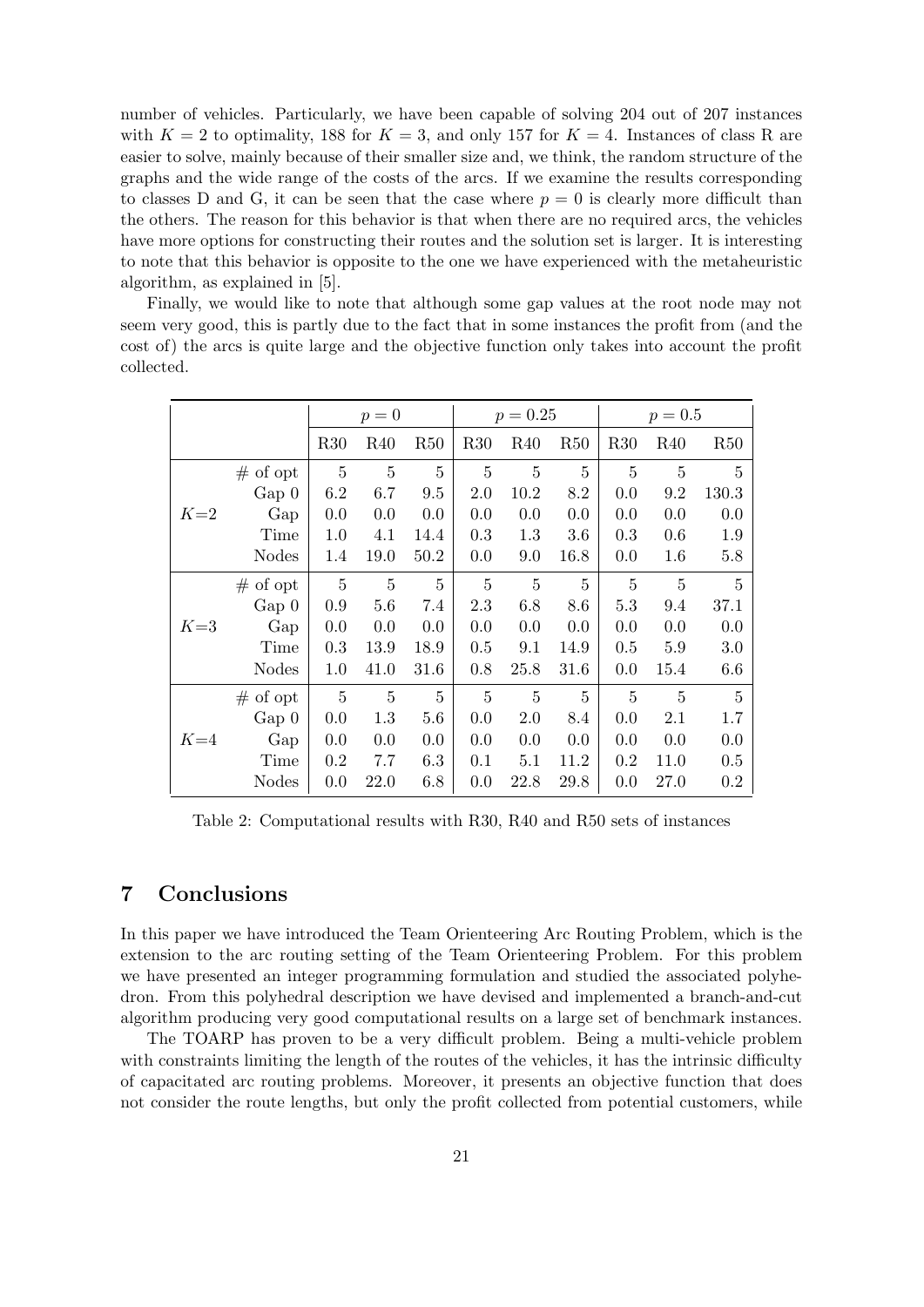|       |              |       | $p=0$           |                  |      | $p = 0.25$      |                  |      | $p = 0.5$       |                  |
|-------|--------------|-------|-----------------|------------------|------|-----------------|------------------|------|-----------------|------------------|
|       |              | D36   | D <sub>64</sub> | D <sub>100</sub> | D36  | D <sub>64</sub> | D <sub>100</sub> | D36  | D <sub>64</sub> | D <sub>100</sub> |
|       | $#$ of opt   | 9     | 9               | 9                | 9    | 9               | 9                | 9    | 9               | 9                |
|       | $Gap\ 0$     | 4.9   | 2.7             | 0.8              | 5.1  | 2.1             | 0.9              | 10.6 | 2.8             | 2.0              |
| $K=2$ | Gap          | 0.0   | 0.0             | 0.0              | 0.0  | 0.0             | 0.0              | 0.0  | 0.0             | 0.0              |
|       | Time         | 11.3  | 37.4            | 408.2            | 5.7  | 30.6            | 152.4            | 4.6  | 32.7            | 320.8            |
|       | <b>Nodes</b> | 34.1  | 169.8           | 438.9            | 33.2 | 192.4           | 261.8            | 21.4 | 138.4           | 407.9            |
|       | $#$ of opt   | 9     | 9               | 4                | 9    | 9               | 5                | 9    | 9               | 7                |
|       | $Gap\ 0$     | 7.1   | 8.1             | 10.5             | 4.2  | 5.6             | 9.3              | 24.5 | 11.4            | 14.4             |
| $K=3$ | Gap          | 0.0   | 0.0             | 2.2              | 0.0  | 0.0             | 0.7              | 0.0  | 0.0             | 0.7              |
|       | Time         | 68.2  | 382.6           | 1349.9           | 11.7 | 231.2           | 757.4            | 13.5 | 204.9           | 820.8            |
|       | <b>Nodes</b> | 93.7  | 763.3           | 1074.0           | 23.3 | 365.7           | 1336.6           | 28.3 | 461.0           | 1137.2           |
|       | $#$ of opt   | 9     | $\overline{5}$  | $\overline{2}$   | 9    | 7               | 4                | 9    | 7               | 5                |
|       | $Gap\ 0$     | 4.7   | 6.7             | 7.9              | 5.6  | 7.8             | 7.8              | 5.4  | 10.3            | 7.2              |
| $K=4$ | Gap          | 0.0   | 1.3             | 4.6              | 0.0  | 0.6             | 3.0              | 0.0  | 0.3             | 3.4              |
|       | Time         | 109.7 | 479.7           | 0.4              | 24.1 | 617.7           | 563.9            | 8.5  | 534.5           | 936.3            |
|       | <b>Nodes</b> | 75.1  | 715.0           | 392.2            | 31.0 | 1454.0          | 821.3            | 9.9  | 1655.4          | 589.6            |

Table 3: Computational results with D36, D64 and D100 sets of instances

|       |              |        | $p=0$ |       |        | $p = 0.25$ |       |        | $p = 0.5$ |       |
|-------|--------------|--------|-------|-------|--------|------------|-------|--------|-----------|-------|
|       |              | G36    | G64   | G100  | G36    | G64        | G100  | G36    | G64       | G100  |
|       | $#$ of opt   | 9      | 9     | 8     | 9      | 9          | 8     | 9      | 9         | 8     |
| $K=2$ | Gap 0        | 7.3    | 6.2   | 4.1   | 2.2    | 1.4        | 2.1   | 7.2    | 13.2      | 1.5   |
|       | Gap          | 0.0    | 0.0   | 0.2   | 0.0    | 0.0        | 0.3   | 0.0    | 0.0       | 0.5   |
|       | Time         | 4.8    | 7.4   | 48.1  | 0.8    | 1.5        | 10.8  | 1.1    | 2.3       | 8.4   |
|       | <b>Nodes</b> | 7.7    | 6.7   | 203.8 | 1.3    | 1.8        | 283.7 | 0.8    | 1.8       | 386.6 |
|       | $#$ of opt   | 9      | 9     | 5     | 9      | 9          | 6     | 9      | 9         | 8     |
|       | $Gap\ 0$     | 6.3    | 7.6   | 5.5   | 7.0    | 11.1       | 5.0   | 9.6    | 9.4       | 6.4   |
| $K=3$ | Gap          | 0.0    | 0.0   | 1.4   | 0.0    | 0.0        | 0.9   | 0.0    | 0.0       | 0.6   |
|       | Time         | 87.9   | 384.9 | 950.0 | 30.9   | 72.8       | 138.4 | 13.2   | 74.2      | 800.0 |
|       | <b>Nodes</b> | 224.3  | 287.7 | 566.9 | 40.9   | 202.2      | 204.2 | 15.7   | 144.7     | 313.6 |
|       | $#$ of opt   | 8      | 3     | 1     | 8      | 9          | 4     | 7      | 9         | 6     |
|       | $Gap\ 0$     | 4.4    | 8.0   | 10.2  | 1.9    | 8.5        | 9.5   | 2.0    | 7.6       | 12.1  |
| $K=4$ | Gap          | 0.4    | 4.7   | 8.4   | 0.5    | 0.0        | 5.0   | 2.0    | 0.0       | 7.9   |
|       | Time         | 118.0  | 32.3  | 0.3   | 19.0   | 164.1      | 498.7 | 0.3    | 121.0     | 439.7 |
|       | <b>Nodes</b> | 2310.1 | 752.0 | 585.8 | 2124.9 | 68.7       | 438.6 | 2726.3 | 49.2      | 109.9 |

Table 4: Computational results with G36, G64 and G100 sets of instances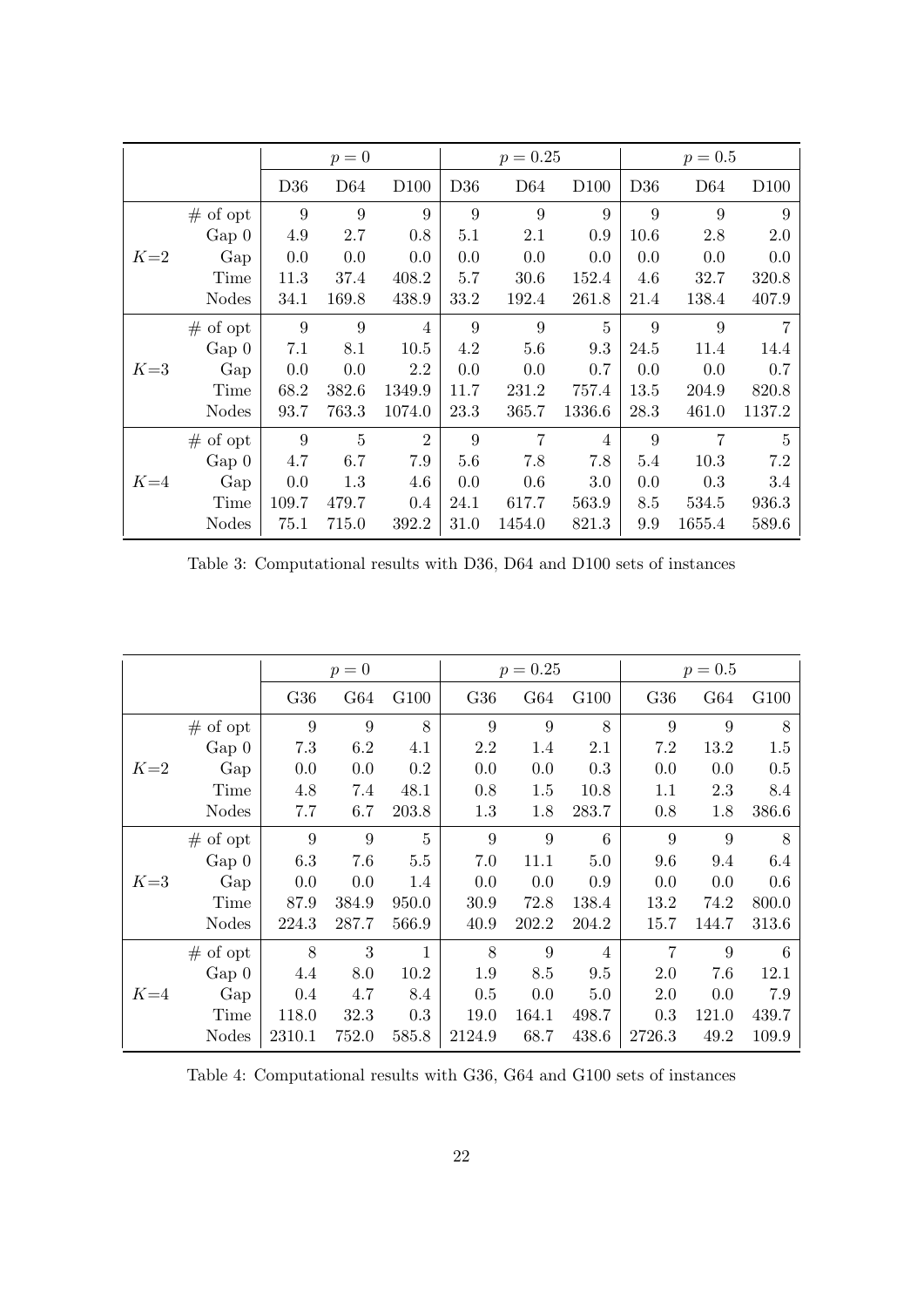the time or length limit constraints consider all the arcs traversed by the vehicles. Despite this, we have been able to solve instances with up to 100 vertices, 800 arcs, and 4 vehicles.

**Acknowledgments:** Angel Corberán, Isaac Plana and José M. Sanchis wish to thank the Ministerio de Ciencia e Innovación of Spain (project MTM2009-14039-C06-02) for its support.

# **References**

- [1] D. Applegate, R.E. Bixby, V. Chvátal and W. Cook (1995), Finding Cuts in the TSP. Technical report, DIMACS 95–05.
- [2] J. Aráoz, E. Fernández and C. Franquesa (2009), The Clustered Price-collecting Arcrouting Problem. *Transportation Science* 43, 287-300.
- [3] J. Aráoz, E. Fernández and O. Meza (2009), Solving the Prize-collecting Rural Postman Problem. *European Journal of Operational Research* 196, 886-896.
- [4] J. Aráoz, E. Fernández and C. Zoltan (2006), Privatized Rural Postman Problems. *Computers & Operations Research* 33, 3432-3449.
- [5] C. Archetti, A. Corberán, I. Plana, J.M. Sanchis and M.G. Speranza (2012), A Matheuristic for the Team Orienteering Arc Routing Problem. In preparation.
- [6] C. Archetti, D. Feillet, A. Hertz and M.G. Speranza (2010), The Undirected Capacitated Arc Routing Problem with Profits. *Computers & Operations Research* 37, 1860-1869.
- [7] E. Benavent, A. Corberán, I. Plana and J.M. Sanchis (2009), Min-Max K-vehicles Windy Rural Postman Problem. *Networks* 54, 216-226.
- [8] E. Benavent, Á. Corberán, I. Plana and J.M. Sanchis (2011), New Facets and an Enhanced Branch-and-Cut for the Min-Max K-vehicles Windy Rural Postman Problem. *Networks* 58, 255-272.
- [9]  $\acute{A}$ . Corberán, E. Fernández, C. Franquesa and J.M. Sanchis (2011), The Windy Clustered Prize-collecting Problem. *Transportation Science* 45, 317-334.
- [10] A. Corberán, I. Plana, A. Rodríguez-Chía and J.M. Sanchis  $(2011)$ , A Branch-and-Cut for the Maximum Benefit Chinese Postman Problem. *Mathematical Programming,* DOI: 10.1007/s10107-011-0507-6.
- [11] A. Corberán, A. Romero and J.M. Sanchis (2003), The Mixed General Routing Polyhedron. *Mathematical Programming* 96, 103-137.
- [12] G. Cornuéjols, J. Fonlupt and D. Naddef (1985), The Traveling Salesman on a Graph and some Related Integer Polyhedra. *Mathematical Programming* 33, 1-27.
- [13] D. Feillet, P. Dejax and M. Gendreau (2005a), Traveling Salesman Problems with Profits. *Transportation Science* 39, 188-205.
- [14] D. Feillet, P. Dejax and M. Gendreau (2005b), The Profitable Arc Tour Problem: Solution with a Branch-and-Price Algorithm. *Transportation Science* 39, 539-552.